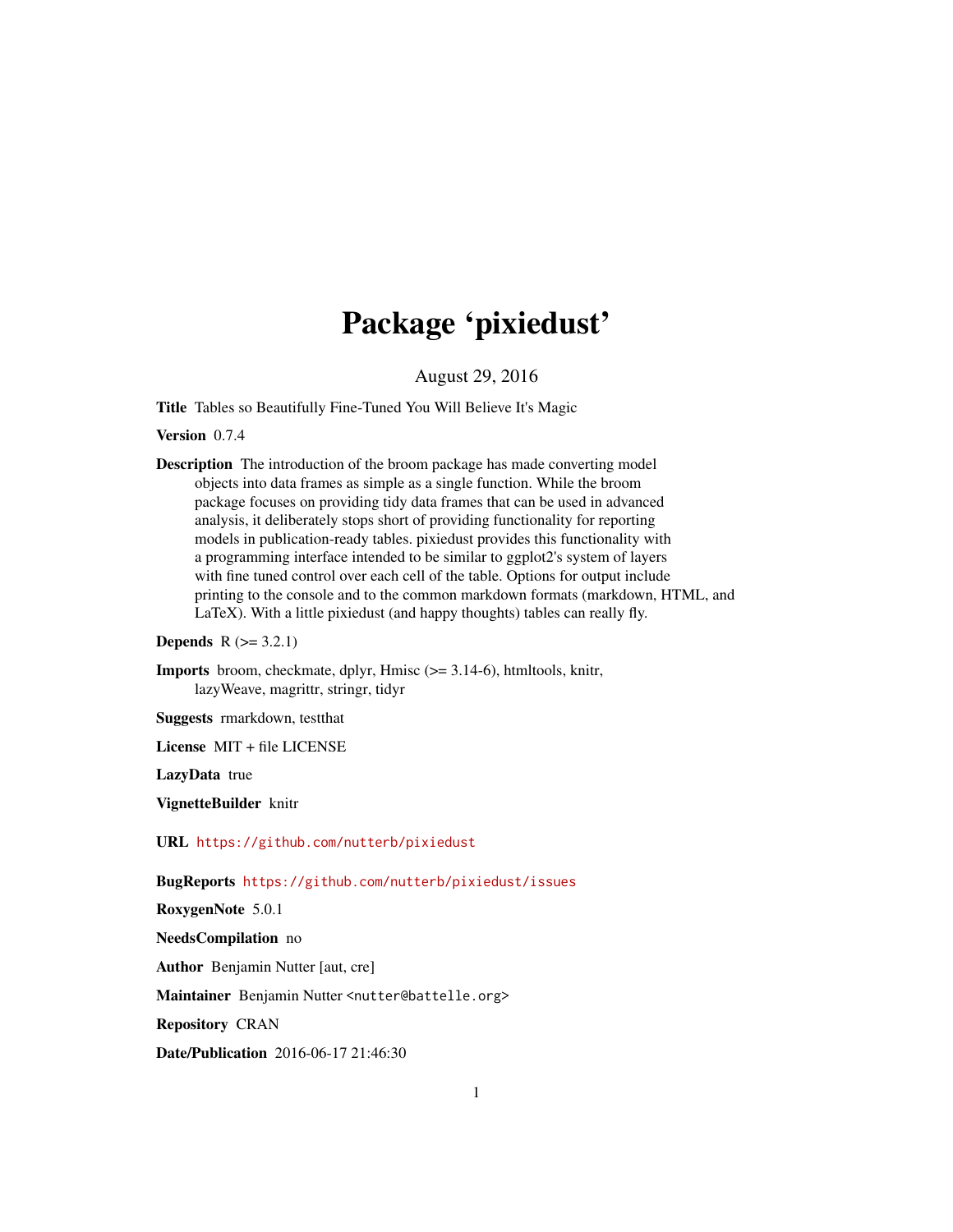## <span id="page-1-0"></span>R topics documented:

|       | $\overline{4}$ |
|-------|----------------|
|       |                |
|       |                |
|       |                |
|       |                |
|       |                |
|       |                |
|       |                |
|       |                |
|       |                |
|       |                |
|       |                |
|       |                |
|       |                |
| Index | 31             |

as.data.frame.dust *Convert* dust *Object to Data Frame*

### Description

Sprinkles are applied to the dust object as if it were being prepared for printing to the console. However, instead of printing, the object is returned as a single data frame.

### Usage

```
## S3 method for class 'dust'
as.data.frame(x, ..., sprinkled = TRUE)
## S3 method for class 'dust_list'
as.data.frame(x, \ldots)
```

| x         | A dust object.                                                                                                                                                                                                                                                                                                                                                                             |
|-----------|--------------------------------------------------------------------------------------------------------------------------------------------------------------------------------------------------------------------------------------------------------------------------------------------------------------------------------------------------------------------------------------------|
| .         | Arguments to be passed to other methods. Currently unused.                                                                                                                                                                                                                                                                                                                                 |
| sprinkled | Logical. If TRUE, the sprinkles attached to the dust object are applied before<br>returning the data frame. Sprinkles are applied via the same mechanism that<br>prints to the console, so only sprinkles that are applicable to console output are<br>used. When FALSE, pixiedust attempts to reconstruct the data frame (or tidied<br>output from broom:: tidy originally given to dust. |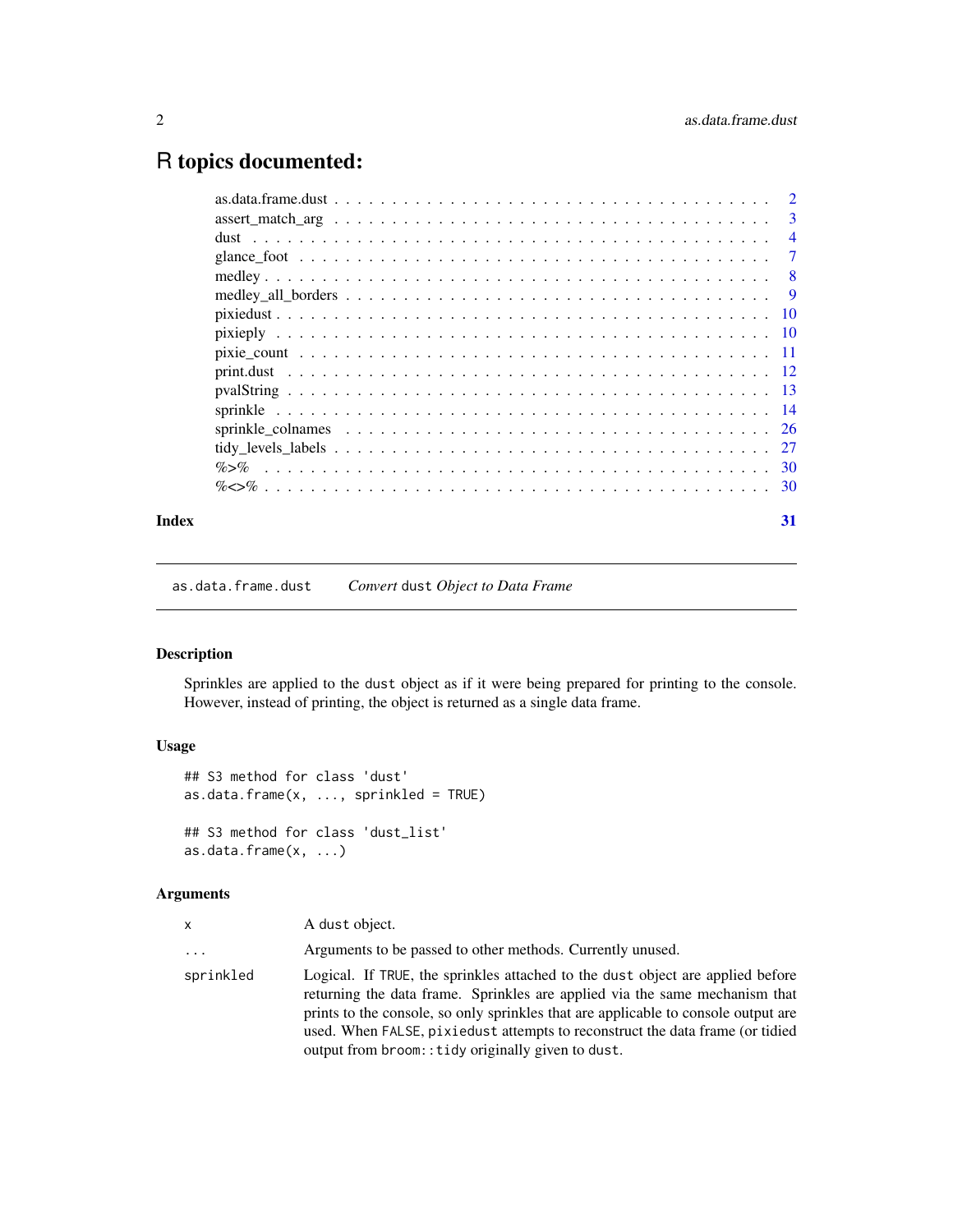#### <span id="page-2-0"></span>Details

In its current state, this can be a fairly ineffcient function as the table, if the longtable option is in use, will be built in a for loop and bound together using rbind. This isn't really intended for large tables, but may be of assistance when there isn't a sprinkle that does what you want to do. (You can at least pull out the object as a data frame and do your own post processing).

#### Author(s)

Benjamin Nutter

#### Examples

```
fit \leq lm(mpg \sim qsec + factor(am) + wt * factor(gear), data = mtcars)
Dust <- dust(fit) %>%
 sprinkle(cols = 2:4, round = 2) %sprinkle(cols = 5, fn = quote(pvalString(value))) %>%
 sprinkle(cols = 3, font_color = "#DA70D6") %>%
 sprinkle_print_method("html")
```
as.data.frame(Dust)

assert\_match\_arg *Checkmate Compatible Version of* match.arg

#### Description

Matches arguments as match.arg and returns the value of the selected argument.

#### Usage

```
assert_match_arg(x, choices, several_ok = FALSE,
  var.name = checkmate::vname(x), add = NULL)
```
#### Arguments

| $\mathsf{x}$ | A character vecotr (of length one unless several . ok is TRUE or NULL.                                                                                    |
|--------------|-----------------------------------------------------------------------------------------------------------------------------------------------------------|
| choices      | A character vector of candidate values                                                                                                                    |
| several_ok   | logical specifying if arg should be allowed to have more than one element.                                                                                |
| .var.name    | $character(1)$ , name of the checked object to print in assertions. Defaults to<br>the heuristic implemented in vname                                     |
| add          | AssertCollection, Colleciton to store assertion messages. See link[checkmate]{AssertCollection]                                                           |
| $\ddots$     | Additional arguments to pass to either assertChoice or assertSubset. assertChoice<br>is used when several $ok = FALSE$ , otherwise assert Subset is used. |

#### See Also

[match.arg](#page-0-0), [assertChoice](#page-0-0), [assertSubset](#page-0-0)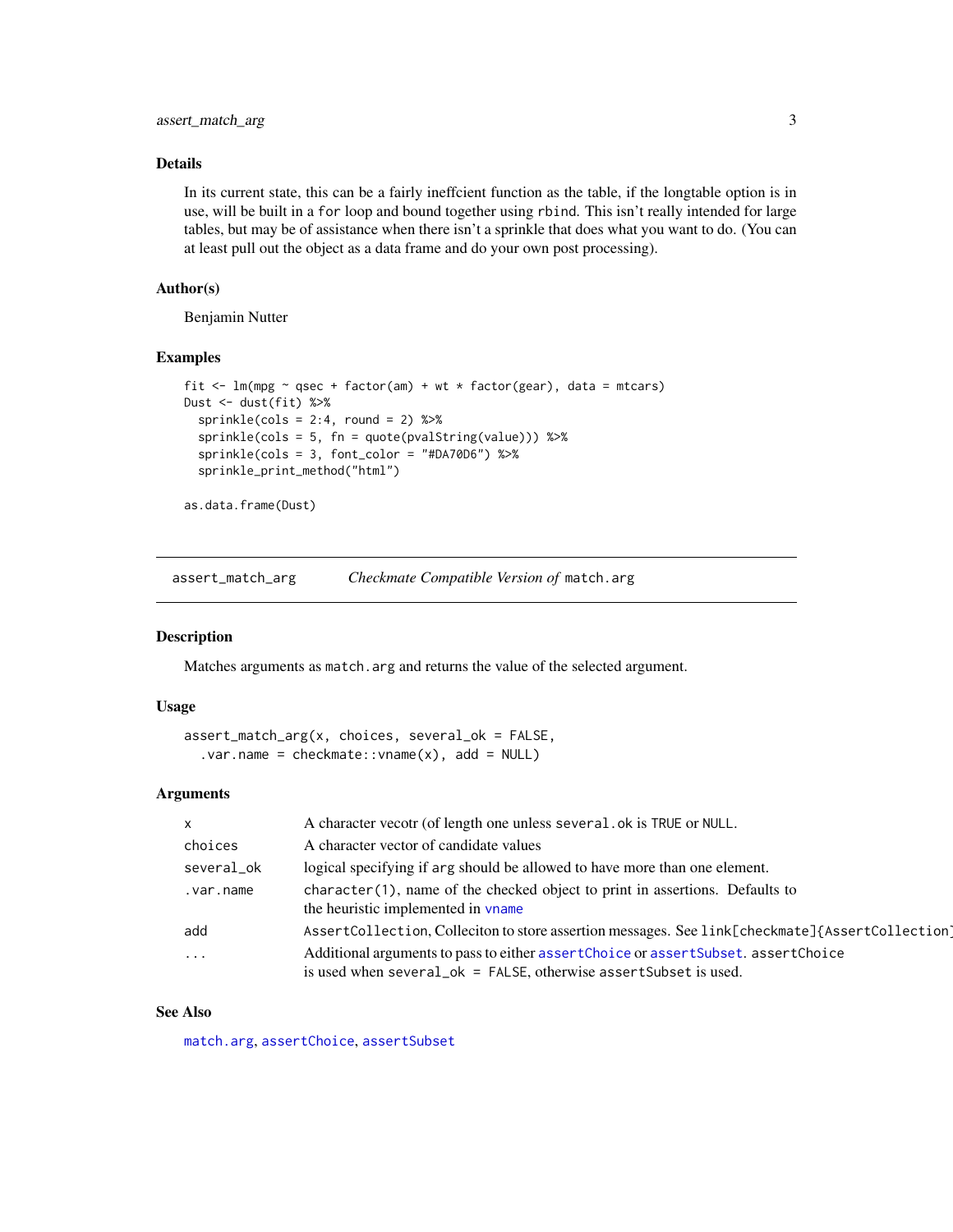#### <span id="page-3-0"></span>Description

Dust tables consist of four primary components that are built together to create a full table. Namely, the head, the body, the interfoot, and the foot. Dust tables also contain a table-wide attributes border\_collapse and longtable as well as a print\_method element.

#### Usage

```
dust(object, ...)
## Default S3 method:
dust(object, ..., tidy_df = FALSE, keep_rownames = FALSE,
  glance_foot = FALSE, glance_stats = NULL, col_pairs = 2,
 byrow = FALSE, descriptors = "term", numeric_level = c("term",
  "term_plain", "label"), label = NULL, caption = NULL,
  justify = "center", float = getOption("pixie_float", TRUE),
  longtable = getOption("pixie_longtable", FALSE),
 hhline = getOption("pixie_hhline", FALSE),
 bookdown = getOption("pixie_bookdown", FALSE))
## S3 method for class 'grouped_df'
dust(object, ungroup = TRUE, ...)## S3 method for class 'list'
dust(object, ...)
redust(x, table, part = c("head", "foot", "interfoot", "body"))
## Default S3 method:
redust(x, table, part = c("head", "foot", "interfoot","body"))
## S3 method for class 'dust_list'
redust(x, table, part = c("head", "foot", "interfoot","body"))
```

| object   | An object that has a tidy method in broom                                                                                                                                |
|----------|--------------------------------------------------------------------------------------------------------------------------------------------------------------------------|
| $\cdots$ | Additional arguments to pass to tidy                                                                                                                                     |
| tidy_df  | When object is an object that inherits the data, frame class, the default behay-<br>ior is to assume that the object itself is the basis of the table. If the summarized |
|          | table is desired, set to TRUE.                                                                                                                                           |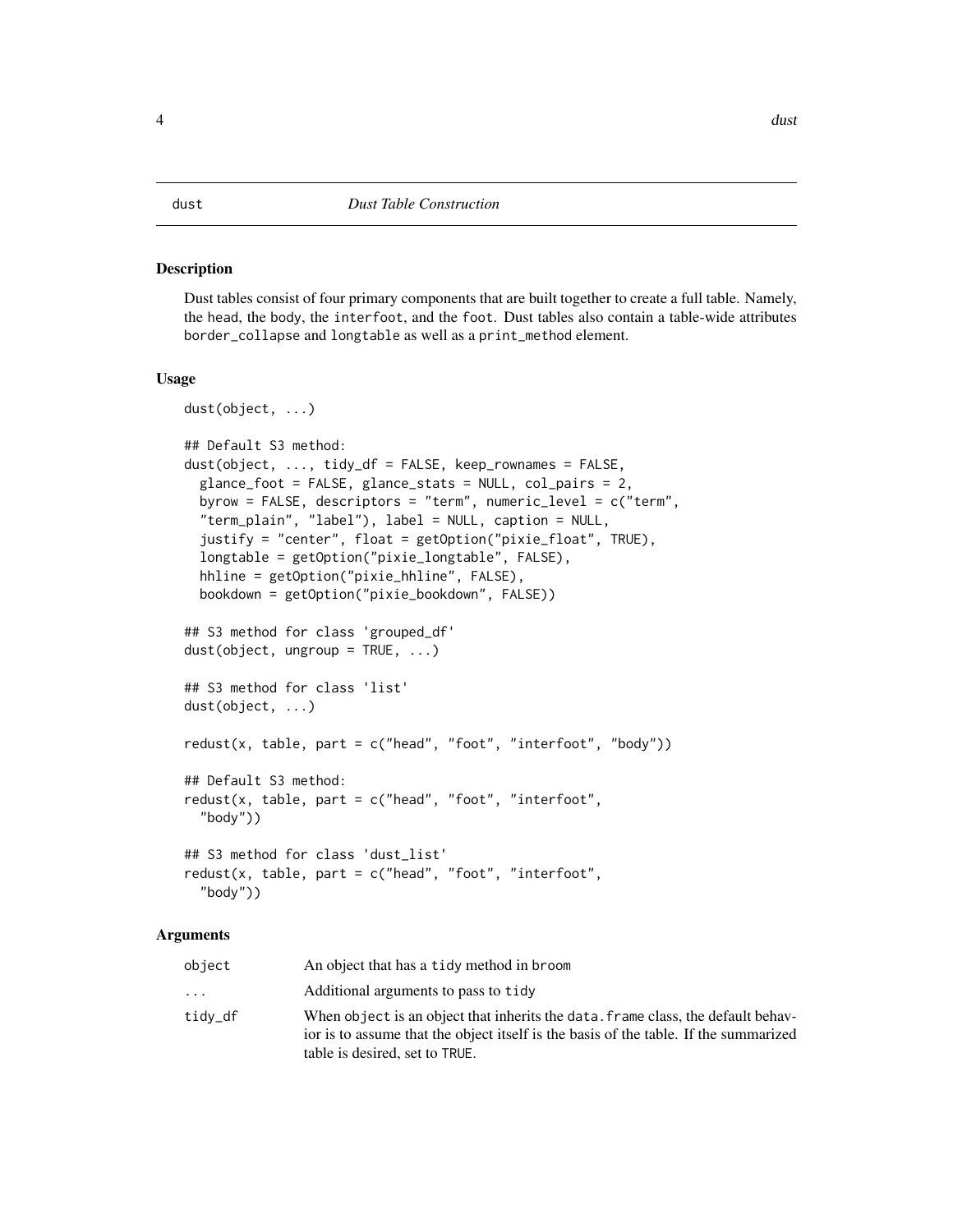<span id="page-4-0"></span>

| keep_rownames | Whe tidy_df is FALSE, setting keep_rownames binds the row names to the data<br>frame as the first column, allowing them to be preserved in the tabulated output.<br>This is only to data frame like objects, as the broom:: tidy.matrix method<br>performs this already.                                                                                                                                                                                                                                                                                                                                         |
|---------------|------------------------------------------------------------------------------------------------------------------------------------------------------------------------------------------------------------------------------------------------------------------------------------------------------------------------------------------------------------------------------------------------------------------------------------------------------------------------------------------------------------------------------------------------------------------------------------------------------------------|
| glance_foot   | Arrange the glance statistics for the foot of the table. (Not scheduled for im-<br>plementation until version 0.4.0)                                                                                                                                                                                                                                                                                                                                                                                                                                                                                             |
| glance_stats  | A character vector giving the names of the glance statistics to put in the output.<br>When NULL, the default, all of the available statistics are retrieved. In addition<br>to controlling which statistics are printed, this also controls the order in which<br>they are printed.                                                                                                                                                                                                                                                                                                                              |
| col_pairs     | An integer indicating the number of column-pairings for the glance output. This<br>must be less than half the total number of columns, as each column-pairing in-<br>cludes a statistic name and value. See the full documentation for the unexported<br>function glance_foot.                                                                                                                                                                                                                                                                                                                                   |
| byrow         | A logical, defaulting to FALSE, that indicates if the requested statistics are placed<br>with priority to rows or columns. See the full documentation for the unexported<br>function glance_foot.                                                                                                                                                                                                                                                                                                                                                                                                                |
| descriptors   | A character vector indicating the descriptors to be used in the table. Acceptable<br>inputs are "term", "term_plain", "label", "level", and "level_detail".<br>These may be used in any combination and any order, with the descriptors ap-<br>pearing in the table from left to right in the order given. The default, "term", re-<br>turns only the term descriptor and is identical to the output provided by broom:: tidy<br>methods. See Details for a full explanation of each option and the Examples<br>for sample output. See the full documentation for the unexported function<br>tidy_levels_labels. |
| numeric_level | A character string that determines which descriptor is used for numeric variables<br>in the "level_detail" descriptor when a numeric has an interaction with a<br>factor. Acceptable inputs are "term", "term_plain", and "label". See the<br>full documentation for the unexported function tidy_levels_labels.                                                                                                                                                                                                                                                                                                 |
| label         | character(1). An optional string for assigning labels with which tables can<br>be referenced elsewhere in the document. If NULL, pixiedust attempts to name<br>the label tab: [chunk-name], where [chunk-name] is the name of the knitr<br>chunk. If this also resolves to NULL (for instance, when you aren't using knitr,<br>the label tab: pixie-[n] is assigned, where [n] is the current value of options ()\$pixie_count.<br>Note that rendering multiple tables in a chunk without specifying a label will re-<br>sult in label conflicts.                                                                |
| caption       | A character string giving the caption for the table.                                                                                                                                                                                                                                                                                                                                                                                                                                                                                                                                                             |
| justify       | character(1). Specifies the justification of the table on the page. May be<br>"center" (default), "left", or "right".                                                                                                                                                                                                                                                                                                                                                                                                                                                                                            |
| float         | A logical used only in LaTeX output. When TRUE, the table is set within a table<br>environment. The default is TRUE, as with xtable.                                                                                                                                                                                                                                                                                                                                                                                                                                                                             |
| longtable     | Allows the user to print a table in multiple sections. This is useful when a table<br>has more rows than will fit on a printed page. Acceptable inputs are FALSE, indi-<br>cating that only one table is printed (default); TRUE that the table should be split<br>into multiple tables with the default number of rows per table (see "Longtable");                                                                                                                                                                                                                                                             |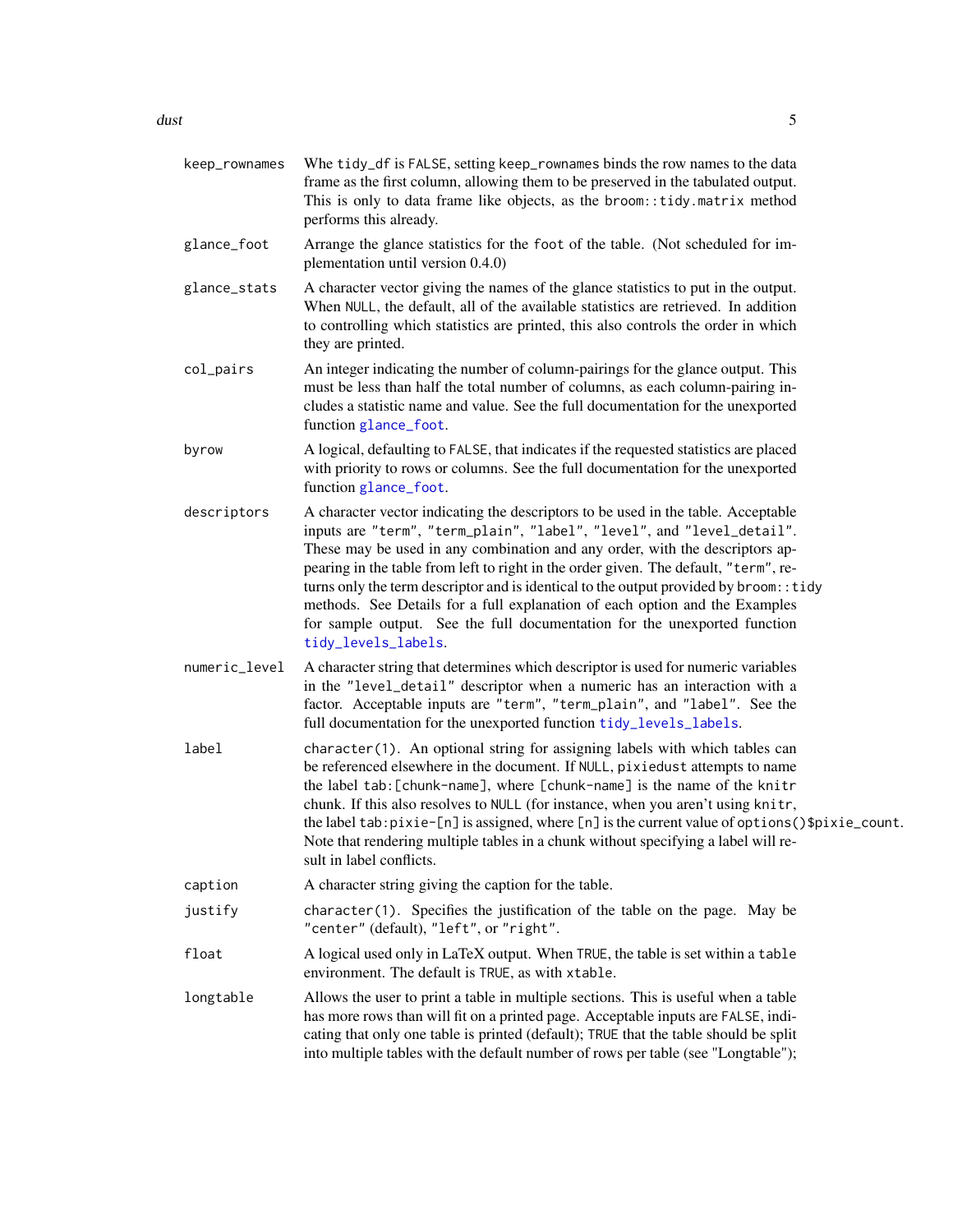<span id="page-5-0"></span>

|          | or a positive integer indicating how many rows per table to include. All other<br>values are interpreted as FALSE. In LaTeX output, remember that after each sec-<br>tion, a page break is forced. This setting may also be set from sprinkle.                                                                                                                                                                                                                                                 |
|----------|------------------------------------------------------------------------------------------------------------------------------------------------------------------------------------------------------------------------------------------------------------------------------------------------------------------------------------------------------------------------------------------------------------------------------------------------------------------------------------------------|
| hhline   | Logical. When FALSE, the default, horizontal LaTeX cell borders are drawn<br>using the \cline command. These don't necessarily play well with cell back-<br>grounds, however. Using hhline = TRUE prints horizontal borders using the<br>\hhline command. While the hhline output isn't disrupted by cell back-<br>grounds, it may require more careful coding of the desired borders. In hhline,<br>cells with adjoining borders tend to double up and look thicker than when using<br>cline. |
| bookdown | Logical. When TRUE, bookdown style labels are generated. Defaults to FALSE.                                                                                                                                                                                                                                                                                                                                                                                                                    |
| ungroup  | Used when a grouped df object is passed to dust. When TRUE (the default),<br>the object is ungrouped and dusted as a single table. When FALSE, the object is<br>split and each element is dusted separately.                                                                                                                                                                                                                                                                                   |
| x        | A dust object                                                                                                                                                                                                                                                                                                                                                                                                                                                                                  |
| table    | A data frame of similar dimensions of the part being replaced.                                                                                                                                                                                                                                                                                                                                                                                                                                 |
| part     | The part of the table to replace with table                                                                                                                                                                                                                                                                                                                                                                                                                                                    |
|          |                                                                                                                                                                                                                                                                                                                                                                                                                                                                                                |

#### Details

The head object describes what each column of the table represents. By default, the head is a single row, but multi row headers may be provided. Note that multirow headers may not render in markdown or console output as intended, though rendering in HTML and LaTeX is fairly reliable. In longtables (tables broken over multiple pages), the head appears at the top of each table portion.

The body object gives the main body of information. In long tables, this section is broken into portions, ideally with one portion per page.

The interfoot object is an optional table to be placed at the bottom of longtable portions with the exception of the last portion. A well designed interfoot can convey to the user that the table continues on the next page.

The foot object is the table that appears at the end of the completed table. For model objects, it is recommended that the [glance](#page-0-0) statistics be used to display model fit statistics.

The border\_collapse object applies to an entire HTML table. It indicates if the borders should form a single line or distinct lines.

The longtable object determines how many rows per page are printed. By default, all content is printed as a single table. Using the longtable argument in the [sprinkle](#page-13-1) function can change this setting.

The table\_width element is specific to LaTeX tables. This is a reference value for when column widths are specified in terms of the % units. For example, a column width of 20% will be defined as table\_width  $\star$  . 20. The value in table\_width is assumed to be in inches and defaults to 6.

The tabcolsep object determines the spacing between columns in a LaTeX table in pt. By default, it is set at 6.

The print\_method object determines how the table is rendered when the print method is invoked. The default is to print to the console.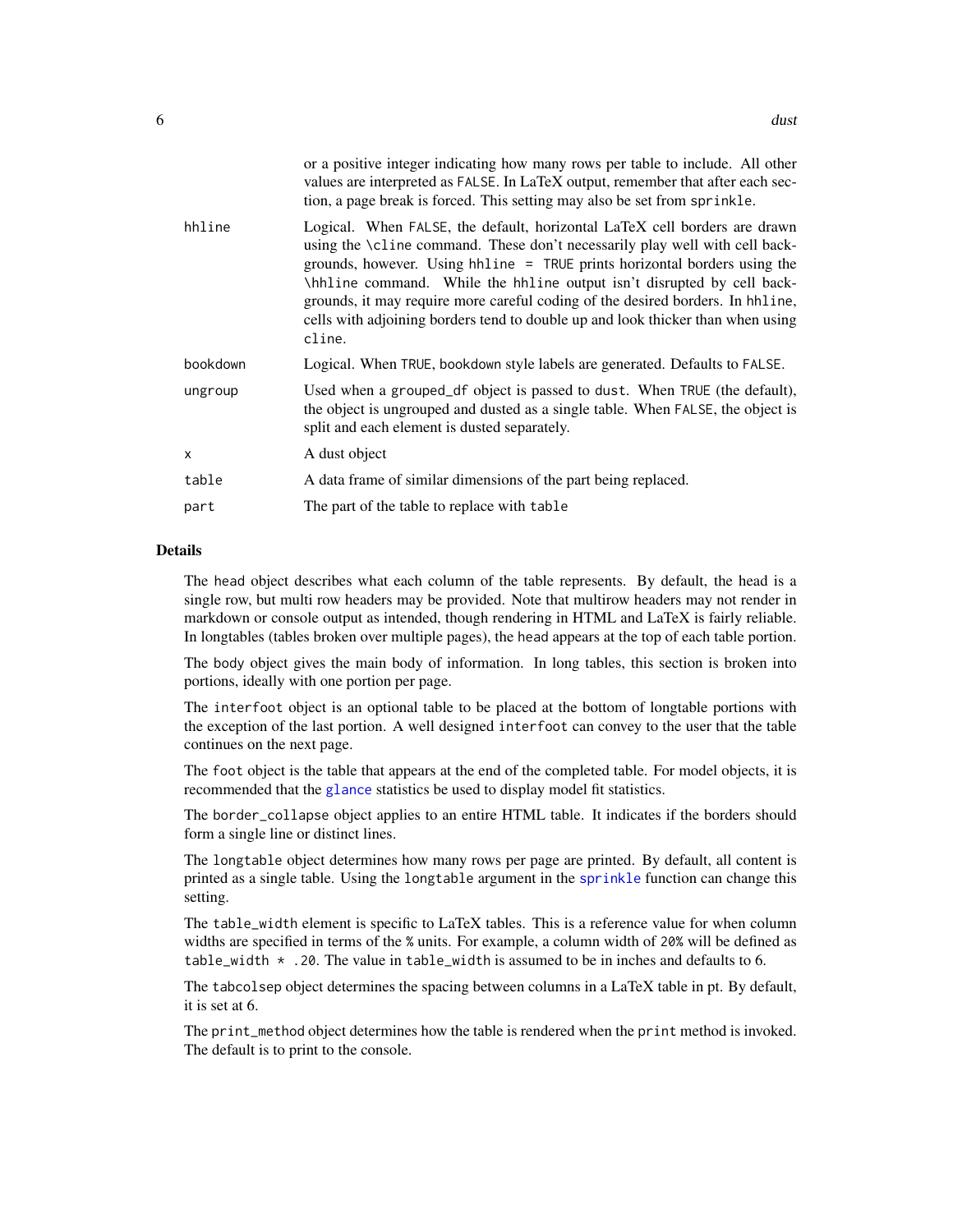### <span id="page-6-0"></span>glance\_foot 7

#### Value

Returns an object of class dust

#### Upcoming Developments

• dust\_part A wrapper for extracting objects from a dust object. This is intended to assist in building custom heads and feet.

#### Author(s)

Benjamin Nutter

#### See Also

[tidy](#page-0-0) [glance\\_foot](#page-6-1) [tidy\\_levels\\_labels](#page-26-1)

#### Examples

```
x \le - dust(lm(mpg \sim qsec + factor(am), data = mtcars))
x
```
<span id="page-6-1"></span>glance\_foot *Prepare Glance Statistics for* pixiedust *Table Footer*

#### Description

Retrieves the broom::glance output for a model object and structures it into a table suitable to be placed in the footer. By default, the statistics are displayed in two column-pairings (see Details). This function is not exported but is documented to maintain clarity of its behavior. It is intended for use within dust, but may be useful elsewhere if used with caution.

#### Usage

```
glance_foot(fit, col_pairs, total_cols, glance_stats = NULL, byrow = FALSE)
```

| fit          | A model object with a broom: : glance method.                                                                                                                                                                                                                                       |
|--------------|-------------------------------------------------------------------------------------------------------------------------------------------------------------------------------------------------------------------------------------------------------------------------------------|
| col_pairs    | An integer indicating the number of column-pairings for the glance output. This<br>must be less than half the total number of columns, as each column-pairing<br>includes a statistic name and value.                                                                               |
| total_cols   | The total number of columns in the body of the pixied is table                                                                                                                                                                                                                      |
| glance_stats | A character vector giving the names of the glance statistics to put in the output.<br>When NULL, the default, all of the available statistics are retrieved. In addition<br>to controlling which statistics are printed, this also controls the order in which<br>they are printed. |
| byrow        | A logical, defaulting to FALSE, that indicates if the requested statistics are placed<br>with priority to rows or columns. See Details.                                                                                                                                             |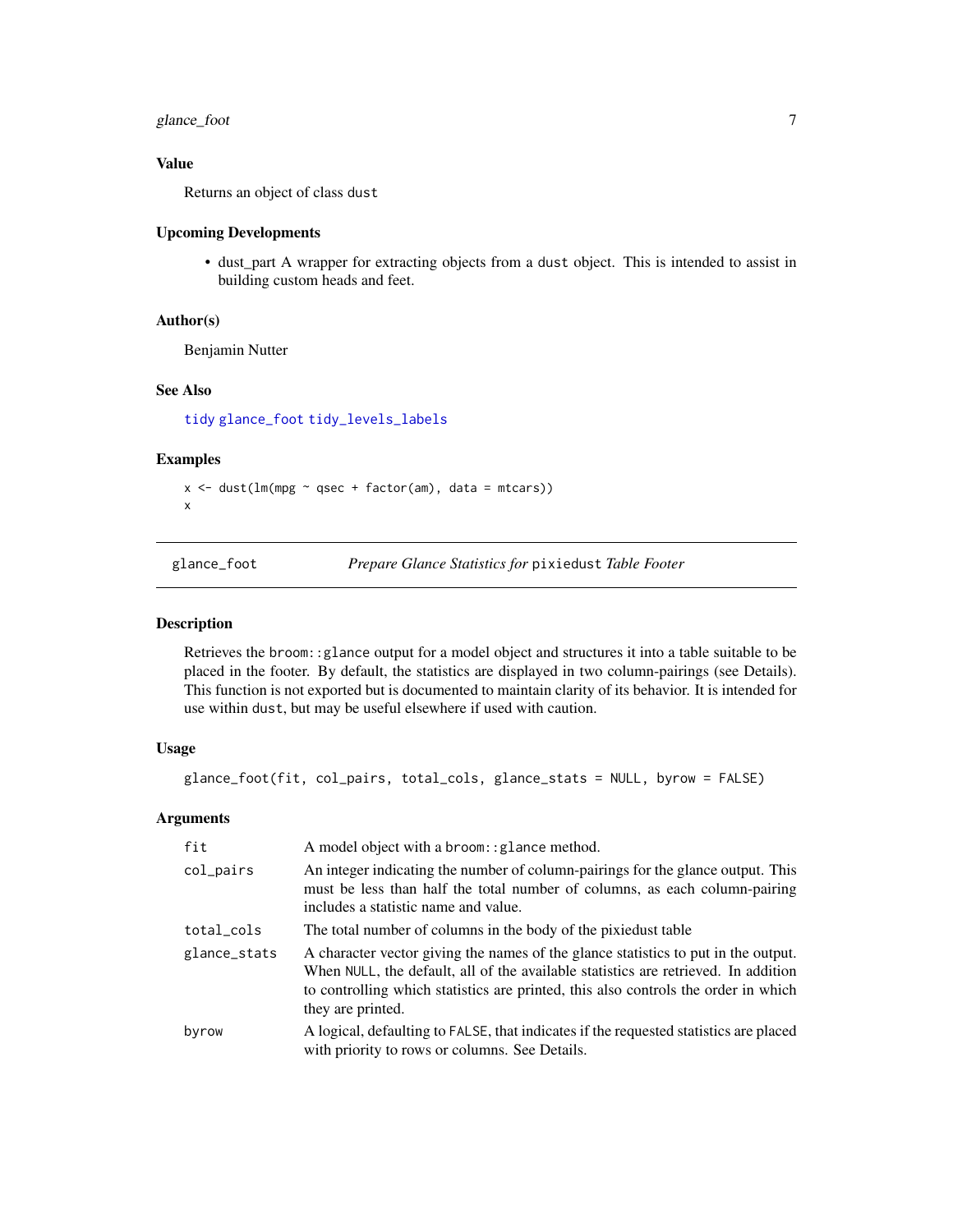#### Details

Statistics are placed in column-pairings. Each column pair consists of two columns named stat\_name\_x and stat\_value\_x, where x is the integer index of the column pair. The column-pairings are used to allow the user to further customize the output, more-so than pasting the name and value together would allow. With this design, statistics can be rounded differently by applying sprinkles to the resulting table.

The total number of column-pairings must be less than or equal to half the number of total columns. This constraint prevents making glance tables that have more columns than the model table it accompanies.

When the total number of column-parings is strictly less than half the total number of columns, "filler" columns are placed between the column pairings. As much as possible, the filler columns are placed evenly between the column pairings, but when the number of filler columns is unequal between column-pairings, there will be more space placed on the left side. For example, if a table has 7 columns and 3 column-pairings, the order of placement would be column-pair-1, filler, column-pair-2, column-pair-3. Since there was only room for one column of filler, it was placed in the left most fill position.

The byrow arguments acts similarly to the byrow argument in the matrix function, but defaults to FALSE. If four statistics are requested and byrow = FALSE, the left column-pair will have statistics one and two, while the right column-pair will have statistics three and four. If byrow = TRUE, however, the left column-pair will have statistics one and three, while the right column-pair will have statistics two and four.

#### Author(s)

Benjamin Nutter

medley *Sprinkle Medleys*

#### Description

pixiedust can get to be pretty verbose if you are doing a great deal of customization. Sprinkle medleys can take out some of that code by bundling much of the formatting sprinkling into a single function.

pixiedust comes with a couple very basic medleys that are mostly for illustration of how to write medleys. Once you get the hang of sprinkling, you need only bundle your most common sprinkles into a medley function of your own and cut down on some of the time coding your most basic formatting.

#### Usage

medley\_bw(x)

 $medley_model(x, round = 2)$ 

<span id="page-7-0"></span>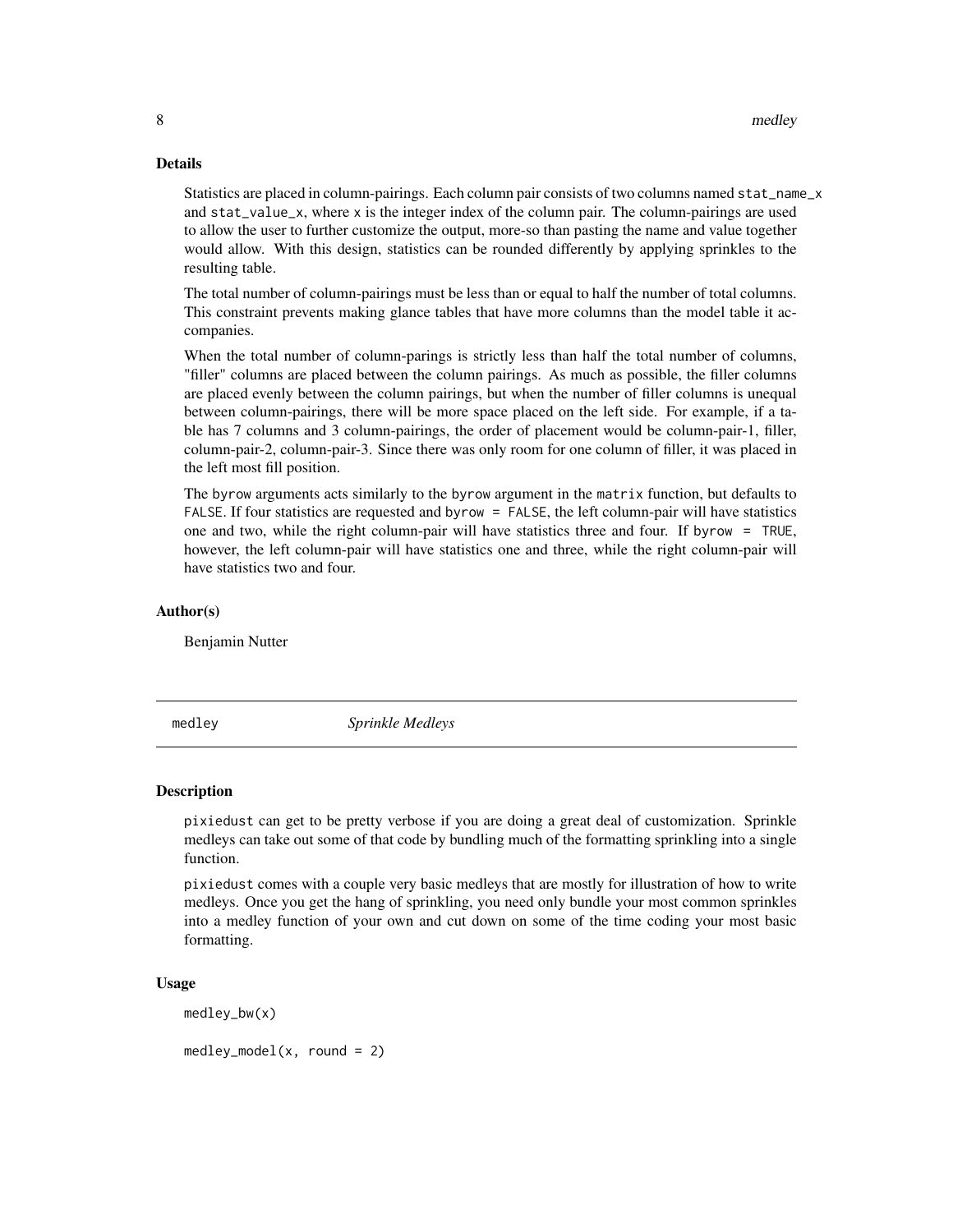#### <span id="page-8-0"></span>Arguments

|       | a dust object.                                  |
|-------|-------------------------------------------------|
| round | A numerical value passed to the round sprinkle. |

#### Author(s)

Benjamin Nutter

### Examples

```
## Not run:
fit \leq lm(mpg \sim qsec + factor(am) + wt * factor(gear), data = mtcars)
dust(fit) %>%
 medley_bw() %>%
 sprinkle_print_method("html")
dust(fit, glance_foot = TRUE) %>%
 medley_model() %>%
 sprinkle_print_method("html")
## End(Not run)
```
medley\_all\_borders *Apply Cell Borders to All Cells in a Region*

### Description

For most output, specifying a region of cells with borders on all sides is as simple as giving the sprinkle border = "all". In LaTeX output, however, this can result in thicker than expected vertical borders. This medley provides a LaTeX save approach to drawing borders on all sides without getting the double vertical border effect.

#### Usage

```
medley_all_borders(x, rows = NULL, cols = NULL, horizontal = TRUE,
  vertical = TRUE, part = "body")
```

| $\mathsf{x}$ | An object of class dust                                                                                                                                               |
|--------------|-----------------------------------------------------------------------------------------------------------------------------------------------------------------------|
| rows         | The rows over which the borders are to be drawn.                                                                                                                      |
| cols         | The cols over which the borders are to be drawn.                                                                                                                      |
| horizontal   | Logical. Toggles horizontal borders.                                                                                                                                  |
| vertical     | Logical. Toggles vertical borders                                                                                                                                     |
| part         | A character vector. May contain any of "body", "head", "interfoot", "foot", "table".<br>When any element is "table", the borders are drawn in all parts of the table. |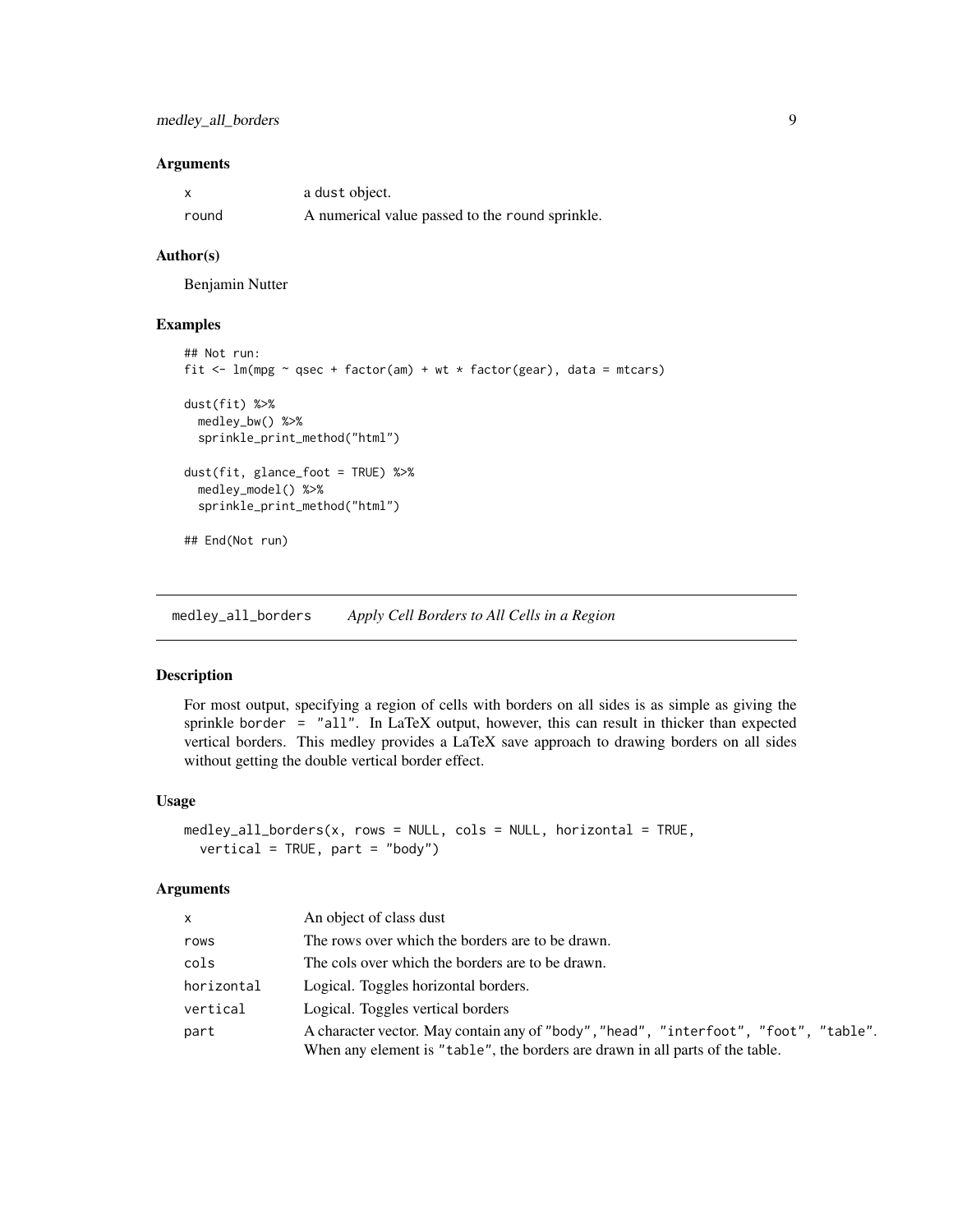#### <span id="page-9-0"></span>Author(s)

Benjamin Nutter

pixiedust *Tables So Beautifully Fine-Tuned You Will Believe It's Magic.*

#### **Description**

The pixiedust mission is to provide a user friendly and flexible interface by which report-quality tables may be rendered in multiple output formats. Intially, pixiedust will support markdown, HTML, and LaTeX formats, as well as methods for console output.

### Details

The advantage of pixiedust is that it gives you the control to alter the appearance of a table by as little as one cell at a time. This fine-tuned control gives you enormous flexibility in how the final table looks with minimal pre and post processing.

Additionally, pixiedust is largely built on top of the broom package, allowing for simple and fast generation of tables based on analytical results.

The chief disadvantage of pixiedust is that it can be extremely verbose. If you are applying many customizations, you will find yourself writing a great deal of code.

pixieply *Apply Functions Over 'dust\_list' Objects*

#### **Description**

The sprinkle methods work with dust\_list objects very naturally, but medleys pose a slightly more difficult problem. Medleys are intended to be predefined collections of sprinkles that reduce the time required to format a table with a particular look and style. It seems counter-productive to expect a user to define each of her or his medleys as a method that can work with both dust and dust\_list objects. pixieply is a wrapper to lapply that preserves the dust\_list class of the object.

#### Usage

pixieply(X, FUN, ...)

| χ                       | An object of class dust_list.            |
|-------------------------|------------------------------------------|
| FUN                     | A function to apply to each element of X |
| $\cdot$ $\cdot$ $\cdot$ | Additional arguments to pass to FUN      |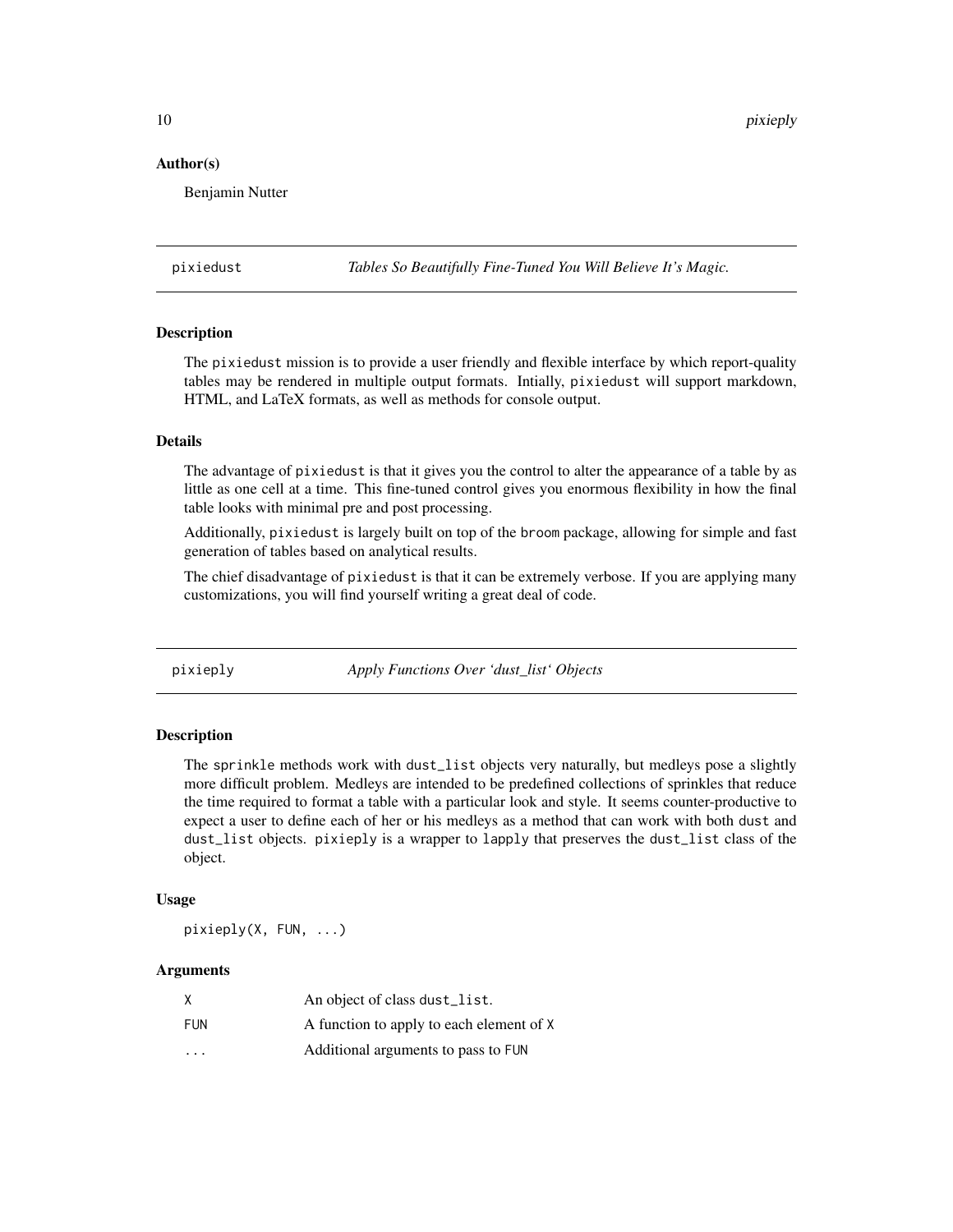### <span id="page-10-0"></span>pixie\_count 11

#### Examples

```
## Not run:
#* This example will only display the last table
#* in the viewer pane. To see the full output,
#* run this example in an Rmarkdown document.
x <- split(mtcars, list(mtcars$am, mtcars$vs))
dust(x) %>%
  sprinkle_print_method("html") %>%
  pixieply(medley_bw)
## End(Not run)
## Not run:
#* This is the full text of an RMarkdown script
#* for the previous example.
---
title: "Pixieply"
output: html_document
---
\cdots{r}
library(pixiedust)
x <- dplyr::group_by(mtcars, am, vs)
dust(x, ungroup = FALSE) %>%
  sprinkle_print_method("html") %>%
    pixieply(medley_bw)
\ddotsc## End(Not run)
```
pixie\_count *Access and manipulate table numbers counters*

#### Description

While LaTeX provides the ability to automatically number tables, this functionality is not readily available with console, HTML, or Word output. By keep track of the number of (captioned) tables, we can mimic the behavior of LaTeX tables to provide (mostly) consistent table numbering between formats. The table numbering is stored in the pixie\_count option.

#### Usage

get\_pixie\_count()

set\_pixie\_count(value)

increment\_pixie\_count(increment = 1)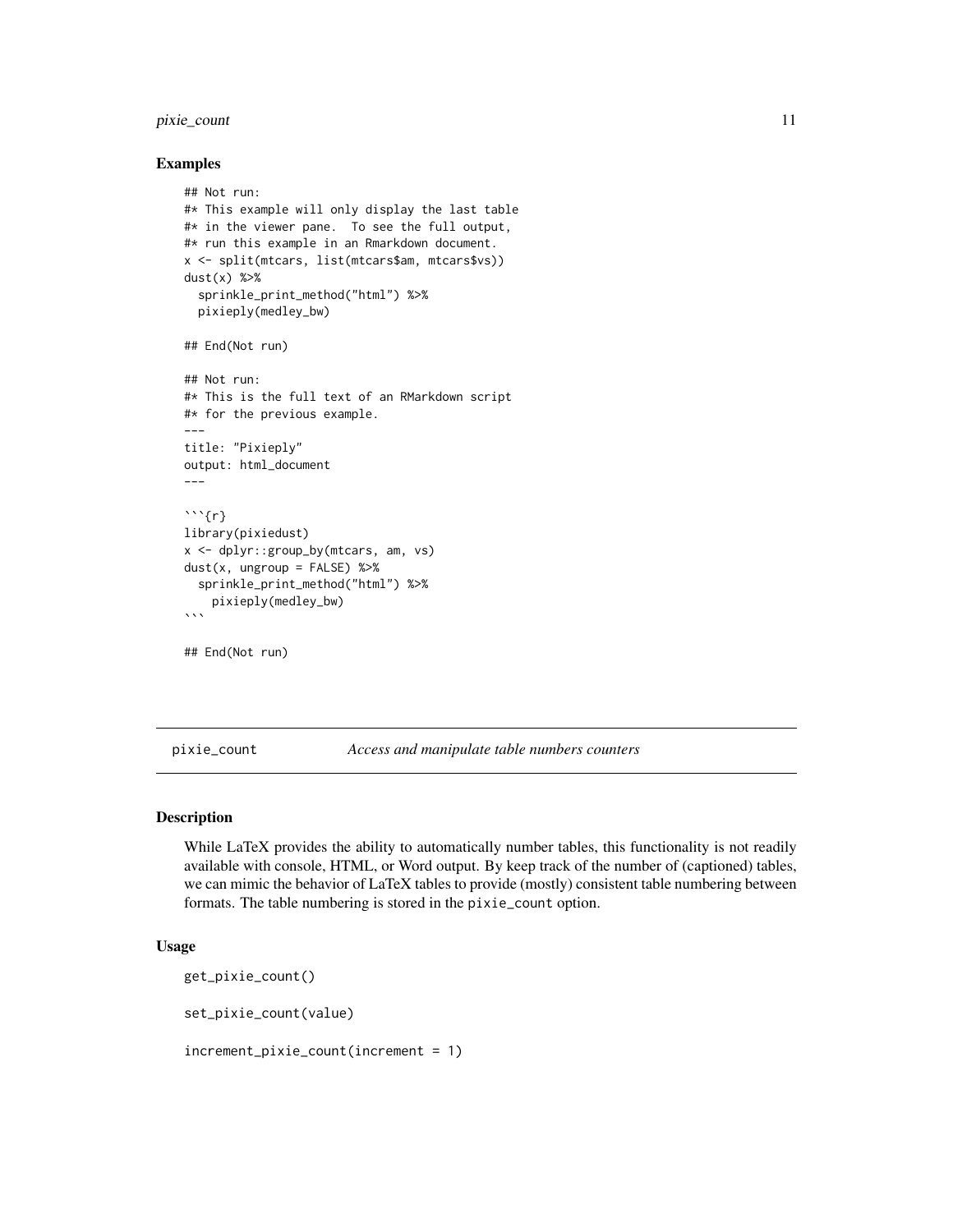#### <span id="page-11-0"></span>**Arguments**

| value     | The value at which to set the pixie counter.                |
|-----------|-------------------------------------------------------------|
| increment | The value to add to the current pixie count. Defaults to 1. |

#### Details

The pixie count is stored in the options and may also be accessed using getOption("pixie\_count").

get\_pixie\_count returns the current value of the counter.

set\_pixie\_count sets the value to the user-specification.

increment\_pixie\_count increments the pixie count, usually by 1. This is called within print.dust any time a dust object has a caption.

#### Author(s)

Benjamin Nutter

#### Source

The concept for these functions is loosely based on a hook meant to work with knitr to automatically number tables. http://stackoverflow.com/a/18672268/1017276

print.dust *Print A* dust *Table*

#### Description

Apply the formatting to a dust object and print the table.

#### Usage

```
## S3 method for class 'dust'
print(x, ..., \text{asis} = TRUE, linebreak_at_end = 2)## S3 method for class 'dust_list'
print(x, ..., \text{asis} = \text{TRUE})
```
#### Arguments

|          | An object of class dust                                                          |
|----------|----------------------------------------------------------------------------------|
| $\cdots$ | Additional arguments to pass to the print method. Currently ignored.             |
| asis     | A logical value that controls if the output is printed using knitr::asis_output. |
|          | See Details.                                                                     |

linebreak\_at\_end

Used only in HTML tables; defines the number of line break tags </br> </br>>ppended to the end of the table in order to generate whitespace between then end of the table and the subsequent element. By default, two line breaks are used.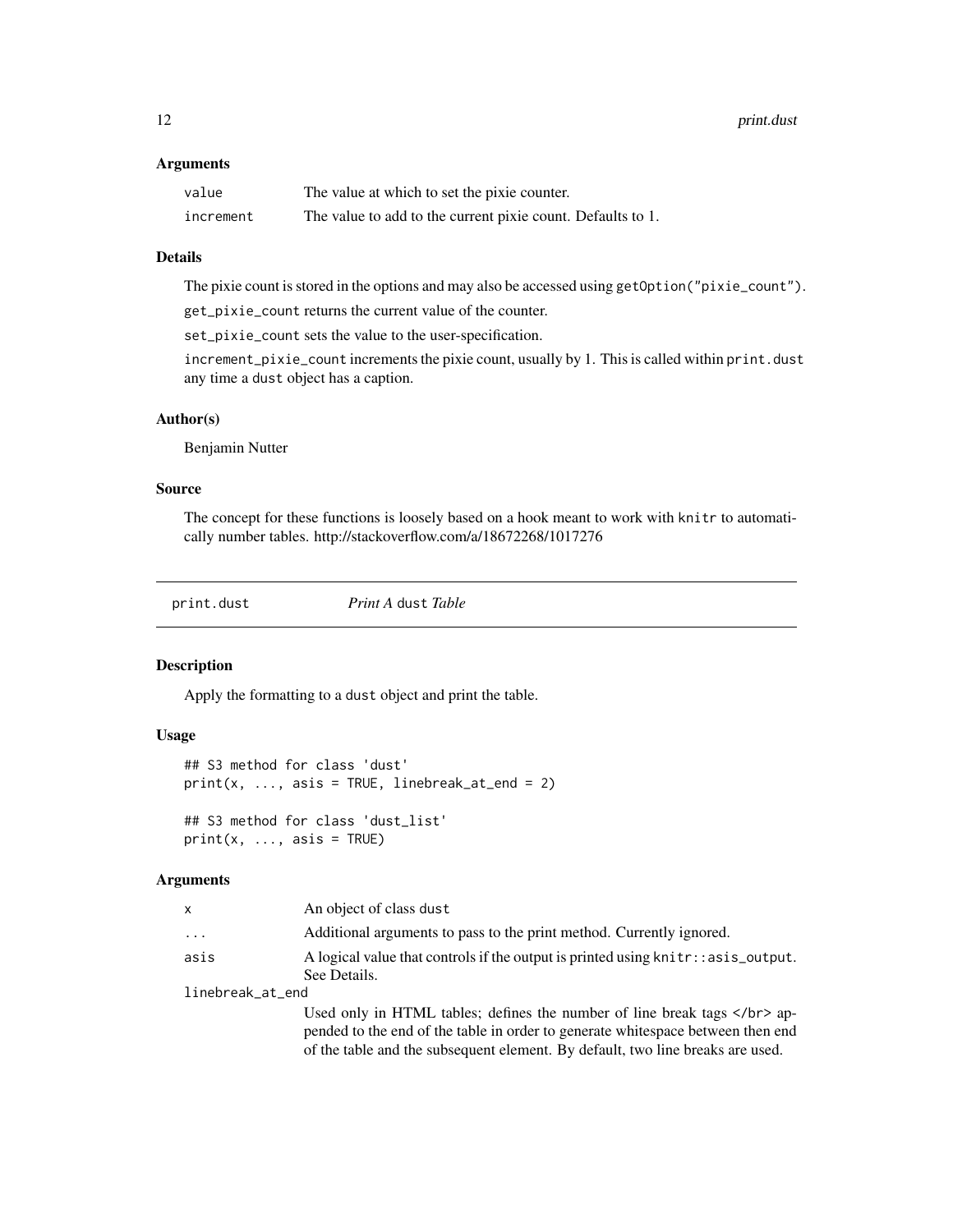### <span id="page-12-0"></span>pvalString 13

#### Details

The printing format is drawn from options()\$dustpan\_output and may take any of the values "console", "markdown", "html", or "latex"

The markdown, html, and latex output is returned via [asis\\_output](#page-0-0), which forces the output into the 'asis' environment. It is intended to work with Rmarkdown, and the tables will be rended regardless of the chunk's results argument. Currently, there is no way to to capture the code for additional post processing.

When asis = TRUE (the default), the output is returned via knitr::asis\_output, which renders the output as if the chunk options included results  $=$  'asis'. Under this setting, the table will be rendered regardless of the value of the results option. Using asis = FALSE returns a character string with the code for the table. This may be rendered in a markdown document via  $cat(print(x, \text{asis} = FALSE))$  with the chunk option results = 'asis'. (If working with an Rnw file, the chunk option is results  $=$  tex). The only way to use the asis argument is with an explicit call to print.dust.

#### Author(s)

Benjamin Nutter

#### Examples

dust( $lm(mpg \sim qsec + factor(am)$ , data = mtcars))

pvalString *Format P-values for Reports*

#### Description

Convert numeric p-values to character strings according to pre-defined formatting parameters. Additional formats may be added for required or desired reporting standards.

| p        | a numeric vector of p-values.                                                                            |
|----------|----------------------------------------------------------------------------------------------------------|
| format   | A character string indicating the desired format for the p-values. See Details for<br>full descriptions. |
| digits   | For "exact" and "scientific"; indicates the number of digits to precede sci-<br>entific notation.        |
| $\cdots$ | Additional arguments to be passed to format                                                              |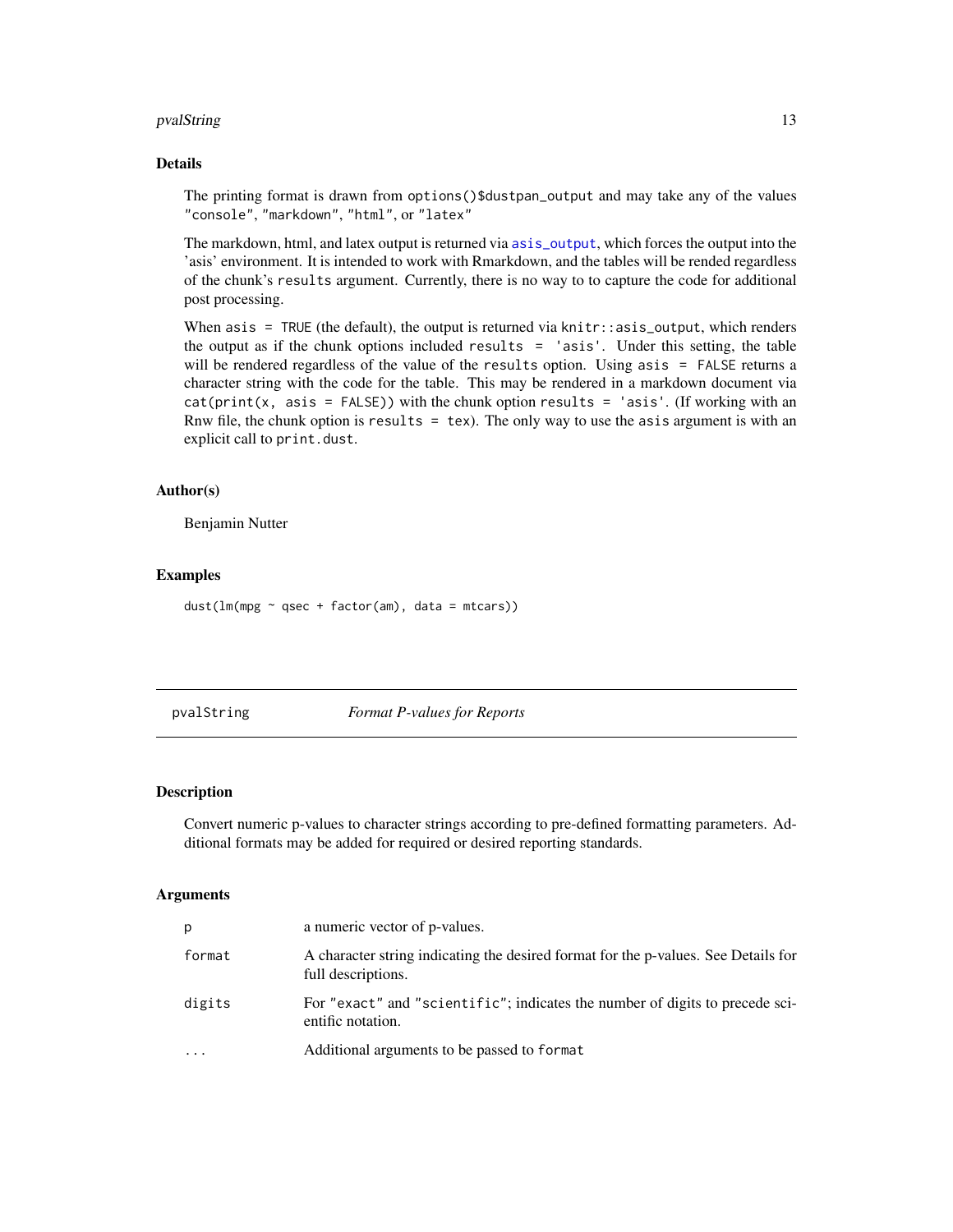#### Details

When format = "default", p-values are formatted:

- 1.  $p > 0.99$ : " $> 0.99$ "
- 2. *0.99 > p > 0.10*: Rounded to two digits
- 3.  $0.10 > p > 0.001$ : Rounded to three digits
- 4.  $0.001 > p$ : "<  $0.001$ "

When format = "exact", the exact p-value is printed with the number of significant digits equal to digits. P-values smaller that  $1*(10^{\wedge}$ -digits) are printed in scientific notation.

When format = "scientific", all values are printed in scientific notation with digits digits printed before the e.

@author Benjamin Nutter @examples p <- c(1, .999, .905, .505, .205, .125, .09531, .05493, .04532, .011234, .0003431, .000000342) pvalString(p, format="default") pvalString(p, format="exact", digits=3) pvalString(p, format="exact", digits=2) pvalString(p, format="scientific", digits=3) pval-String(p, format="scientific", digits=4)

<span id="page-13-1"></span>sprinkle *Define Customizations to a Table*

#### Description

Customizations to a dust table are added by "sprinkling" with a little extra pixie dust. Sprinkles are a collection of attributes to be applied over a subset of table cells. They may be added to any part of the table, or to the table as a whole.

#### Usage

```
spring(x, rows = NULL, cols = NULL, ..., part = c("body", "head","foot", "interfoot", "table"))
## Default S3 method:
sprinkle(x, rows = NULL, cols = NULL, ...part = c("body", "head", "foot", "interfoot", "table"), fixed = FALSE,
 recycle = c("none", "rows", "cols", "columns"))
## S3 method for class 'dust_list'
sprinkle(x, rows = NULL, cols = NULL, ...part = c("body", "head", "foot", "interfoot", "table"))
sprinkle_print_method(x, print_method = c("console", "markdown", "html",
  "latex"))
## Default S3 method:
sprinkle\_print\_method(x, print\_method = c("console",
```
<span id="page-13-0"></span>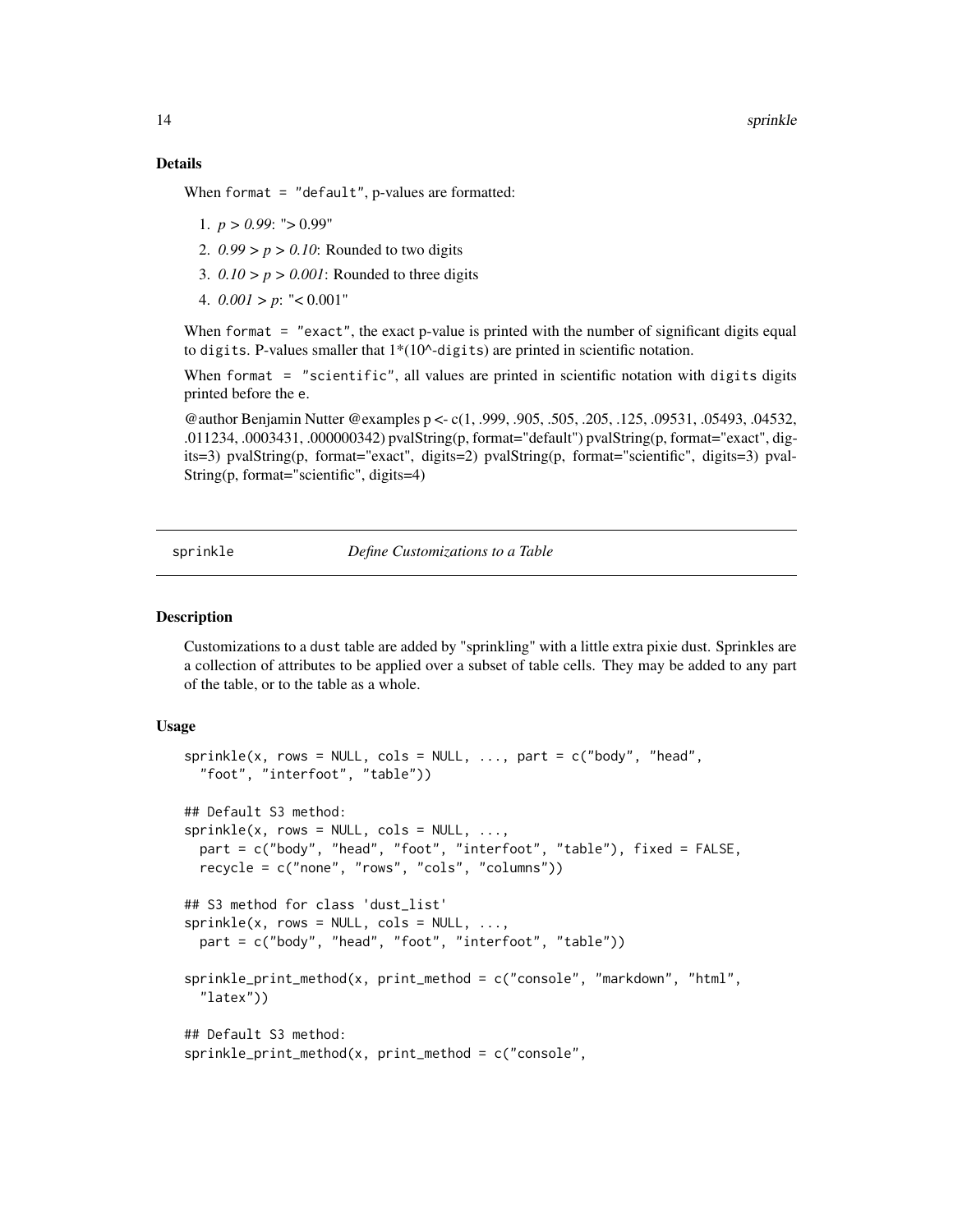#### sprinkle to the state of the state of the state of the state of the state of the state of the state of the state of the state of the state of the state of the state of the state of the state of the state of the state of th

```
"markdown", "html", "latex", "docx"))
## S3 method for class 'dust_list'
sprinkle\_print\_method(x, print\_method = c("console","markdown", "html", "latex"))
sprinkle_table(x, <math>cols = NULL, ..., part = "table")## Default S3 method:
sprinkle_table(x, <math>cols = NULL, ..., part = "table")## S3 method for class 'dust_list'
sprinkle_table(x, <math>cols = NULL, ..., part = "table")
```
### Arguments

| $\mathsf{x}$ | A dust object                                                                                                                                                                                                                                                                                                                |
|--------------|------------------------------------------------------------------------------------------------------------------------------------------------------------------------------------------------------------------------------------------------------------------------------------------------------------------------------|
| rows         | A numeric vector specifying the rows of the table to sprinkle. See details for<br>more about sprinkling.                                                                                                                                                                                                                     |
| cols         | A numeric (or character) vector specifying the columns (or column names) to<br>sprinkle. See details for more about sprinkling.                                                                                                                                                                                              |
|              | named arguments, each of length 1, defining the customizations for the given<br>cells. See "Sprinkles" for a listing of these arguments.                                                                                                                                                                                     |
| part         | A character string denoting which part of the table to modify.                                                                                                                                                                                                                                                               |
| fixed        | logical (1) indicating if the values in rows and cols should be read as fixed<br>coordinate pairs. By default, sprinkles are applied at the intersection of rows and<br>cols, meaning that the arguments do not have to share the same length. When<br>$fixed = TRUE$ , they must share the same length.                     |
| recycle      | A character one that determines how sprinkles are managed when the sprinkle<br>input doesn't match the length of the region to be sprinkled. By default, recy-<br>cling is turned off. Recycling may be performed across rows first (left to right,<br>top to bottom), or down columns first (top to bottom, left to right). |
| print_method | A character string giving the print method for the table. Note: "docx" is syn-<br>onymous with "markdown".                                                                                                                                                                                                                   |

### Details

Sprinkling is done over the intersection of rows and columns (unless fixed = TRUE. If rows but no columns are specified, sprinkling is performed over all columns of the given given rows. The reverse is true for when columns but no rows are specified. If neither columns nor rows are specified, the attribute is applied over all of the cells in the table part denoted in part.

If at least one of border, border\_thickness, border\_units, border\_style or border\_color is specified, the remaining unspecified attributes assume their default values.

Other sprinkle pairings are height and height\_units; width and width\_units; font\_size and font\_size\_units; bg\_pattern and bg\_pattern\_by

The sprinkles bg and bg\_pattern may not be used together.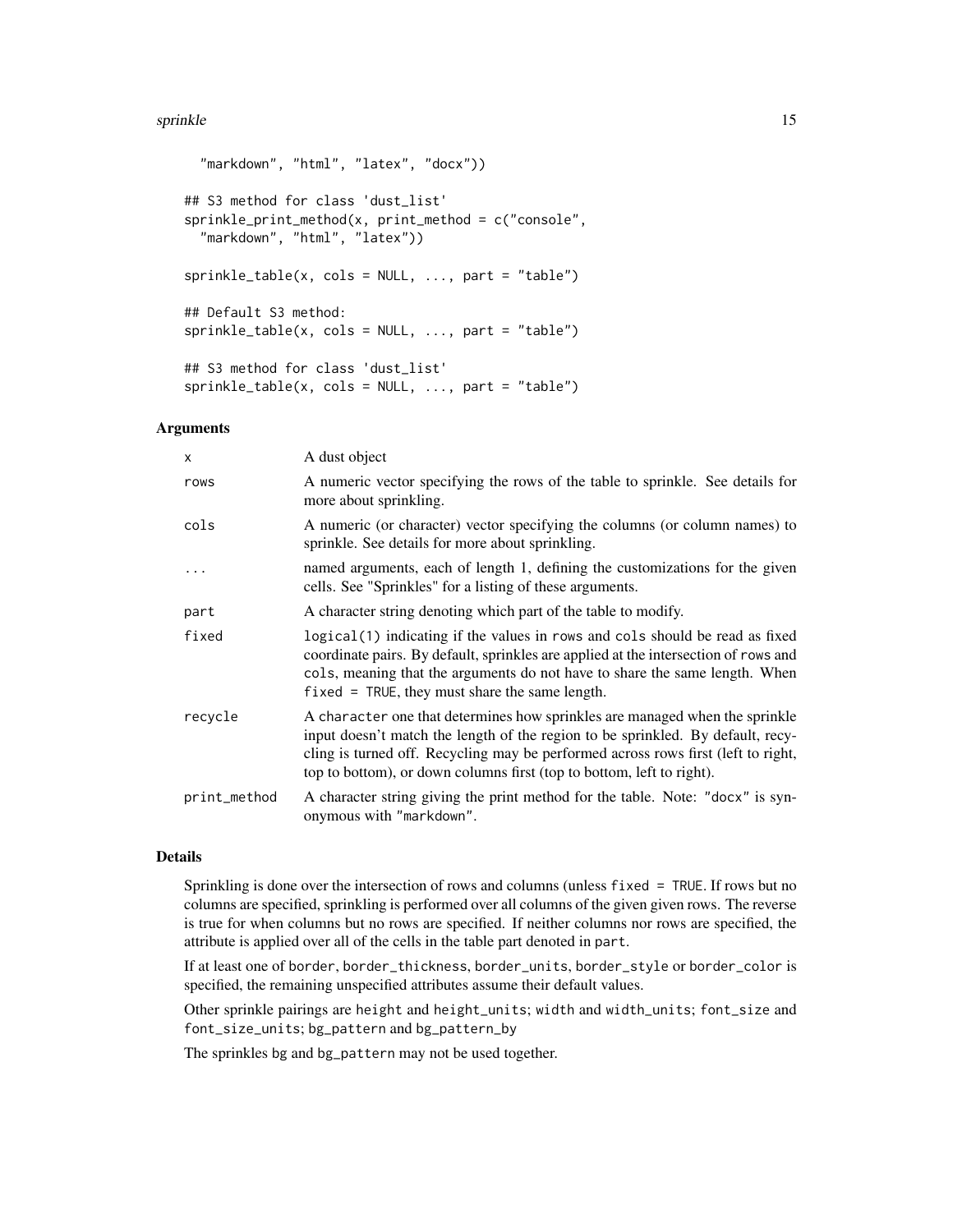A more detailed demonstration of the use of sprinkles is available in vignette("pixiedust", package = "pixiedust")

Using sprinkle\_table, sprinkles may be applied to the columns of multiple tables. Table parts are required to have the same number of columns, but not necessarily the same number of rows, which is why the rows argument is not available for the sprinkle\_table. In contrast to sprinkle, the part argument in sprinkle\_table will accept multiple parts. If any of the named parts is "table", the sprinkle will be applied to the columns of all of the parts.

#### Sprinkles

The following table describes the valid sprinkles that may be defined in the ... dots argument. All sprinkles may be defined for any output type, but only sprinkles recognized by that output type will be applied when printed. A more readable format of this information is available in vignette("sprinkles", package = "pixiedust").

|               | action   | Modifies the background color of a cell.                              |
|---------------|----------|-----------------------------------------------------------------------|
|               | default  |                                                                       |
|               | accepts  | dvips color names; $rgb(R,G,B); rgba(R,G,B,A);$<br>#RRGGBB; #RRGGBBAA |
|               | console  | Not recognized                                                        |
|               | markdown | Not recognized                                                        |
|               | html     | Accepts any of the listed formats;                                    |
|               |          | recognizes transparency                                               |
|               | latex    | Accepts any of the listed formats,                                    |
|               |          | but ignores transparency                                              |
| bg_pattern    |          |                                                                       |
|               | action   | Generates a pattern of background colors.                             |
|               |          | Can be used to make striping                                          |
|               |          | by rows or by columns.                                                |
|               | default  | c("#FFFFFF", "#DDDDDD")                                               |
|               | accepts  | A vector of color names:                                              |
|               |          | dvips color names; $rgb(R,G,B); rgba(R,G,B,A);$                       |
|               |          | #RRGGBB; #RRGGBBAA                                                    |
|               | console  | Not recognized                                                        |
|               | markdown | Not recognized                                                        |
|               | html     | Accepts any of the listed formats;                                    |
|               |          | recognizes transparency                                               |
|               | latex    | Accepts any of the listed formats,                                    |
|               |          | but ignores transparency                                              |
| bg_pattern_by |          |                                                                       |
|               | action   | Determines if a 'bg_pattern' is patterned                             |
|               |          | by row or by columns.                                                 |
|               | default  | "rows"                                                                |
|               | accepts  | "rows", "columns", "cols"                                             |
|               | console  | Not recognized                                                        |
|               | markdown | Not recognized                                                        |
|               | html     | Recognized                                                            |
|               | latex    | Recognized                                                            |
| hold          |          |                                                                       |

bg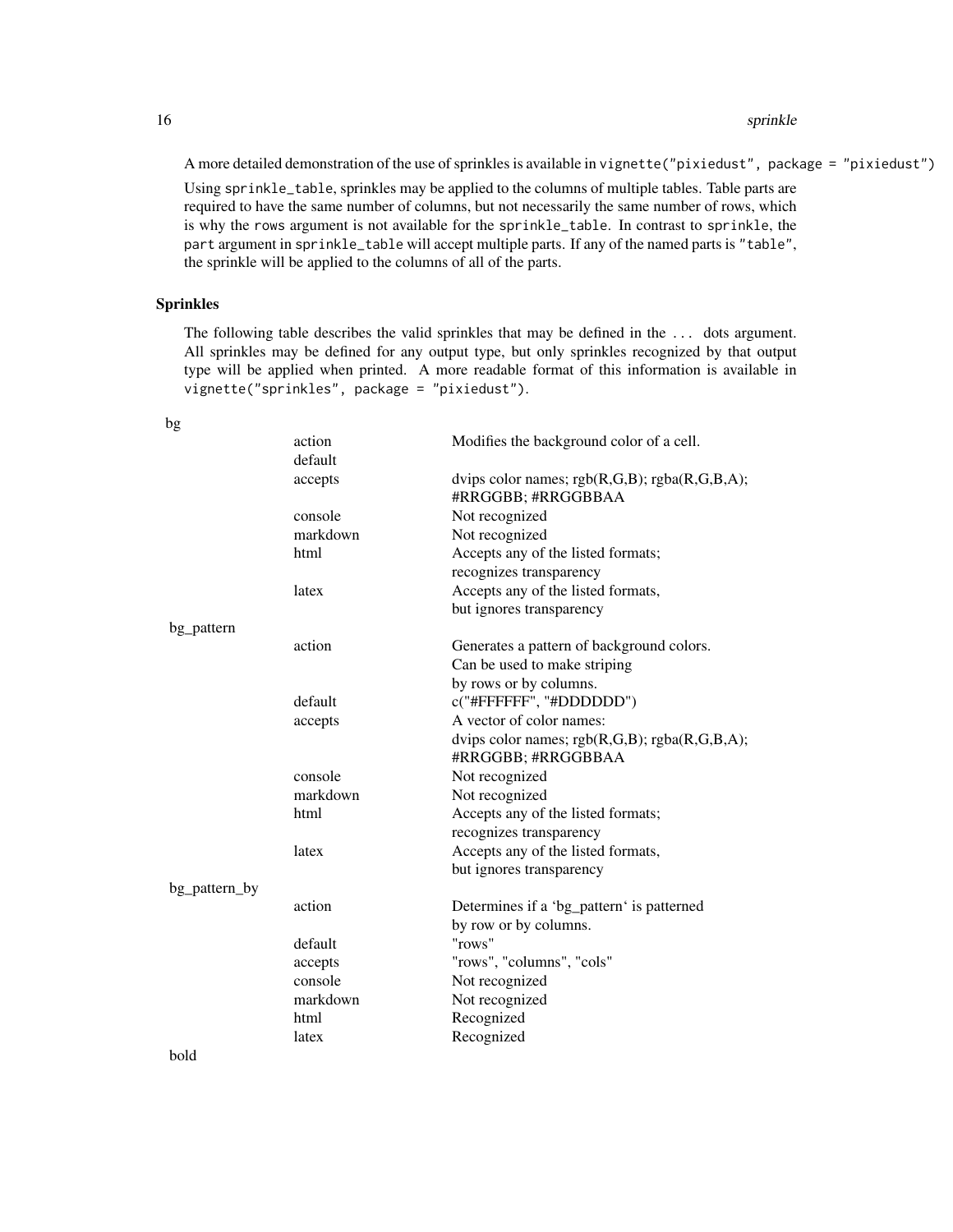#### sprinkle to the state of the state of the state of the state of the state of the state of the state of the state of the state of the state of the state of the state of the state of the state of the state of the state of th

|                 | action   | Renders text within a cell in bold.                                    |
|-----------------|----------|------------------------------------------------------------------------|
|                 | default  | <b>FALSE</b>                                                           |
|                 | accepts  | logical(1)                                                             |
|                 | console  | Recognized; rendered as double asterisks on either<br>side of the text |
|                 | markdown | Recognized                                                             |
|                 | html     | Recognized                                                             |
|                 | latex    | Recognized                                                             |
| border_collapse |          |                                                                        |
|                 | action   | Sets the 'border-collapse' property in an                              |
|                 |          | HTML table. The property sets whether the                              |
|                 |          | table borders are collapsed into a                                     |
|                 |          | single border or detached as in standard HTML.                         |
|                 | default  | TRUE                                                                   |
|                 | accepts  | logical(1)                                                             |
|                 | console  | Not recognized                                                         |
|                 | markdown | Not recognized                                                         |
|                 | html     | Recognized                                                             |
|                 | latex    | Not recognized                                                         |
| border          |          |                                                                        |
|                 | action   | Sets a border on the specified side of a cell.                         |
|                 | default  |                                                                        |
|                 | accepts  | Any combination of "all", "bottom", "left", "top",                     |
|                 |          | "right". Using "all" results in all borders                            |
|                 |          | being drawn, regardless of what other values are                       |
|                 |          | passed with it.                                                        |
|                 | console  | Not recognized                                                         |
|                 | markdown | Not recognized                                                         |
|                 | html     | Recognized                                                             |
|                 | latex    | Recognized                                                             |
| border_color    |          |                                                                        |
|                 | action   | Sets the color of the borders specified for a cell.                    |
|                 | default  | "Black"                                                                |
|                 | accepts  | character(1)                                                           |
|                 |          | dvips color names; $rgb(R,G,B); rgba(R,G,B,A);$<br>#RRGGBB; #RRGGBBAA  |
|                 | console  | Not recognized                                                         |
|                 | markdown | Not recognized                                                         |
|                 | html     | Recognized                                                             |
|                 | latex    | Recognized                                                             |
| border_style    |          |                                                                        |
|                 | action   | Sets the border style for a specified cell                             |
|                 | default  | "solid"                                                                |
|                 | accepts  | character(1)                                                           |
|                 |          | "solid", "dashed", "dotted", "double", "groove",                       |
|                 |          | "ridge", "inset", "outset", "hidden", "none"                           |
|                 | console  | Not recognized                                                         |
|                 | markdown | Not recognized                                                         |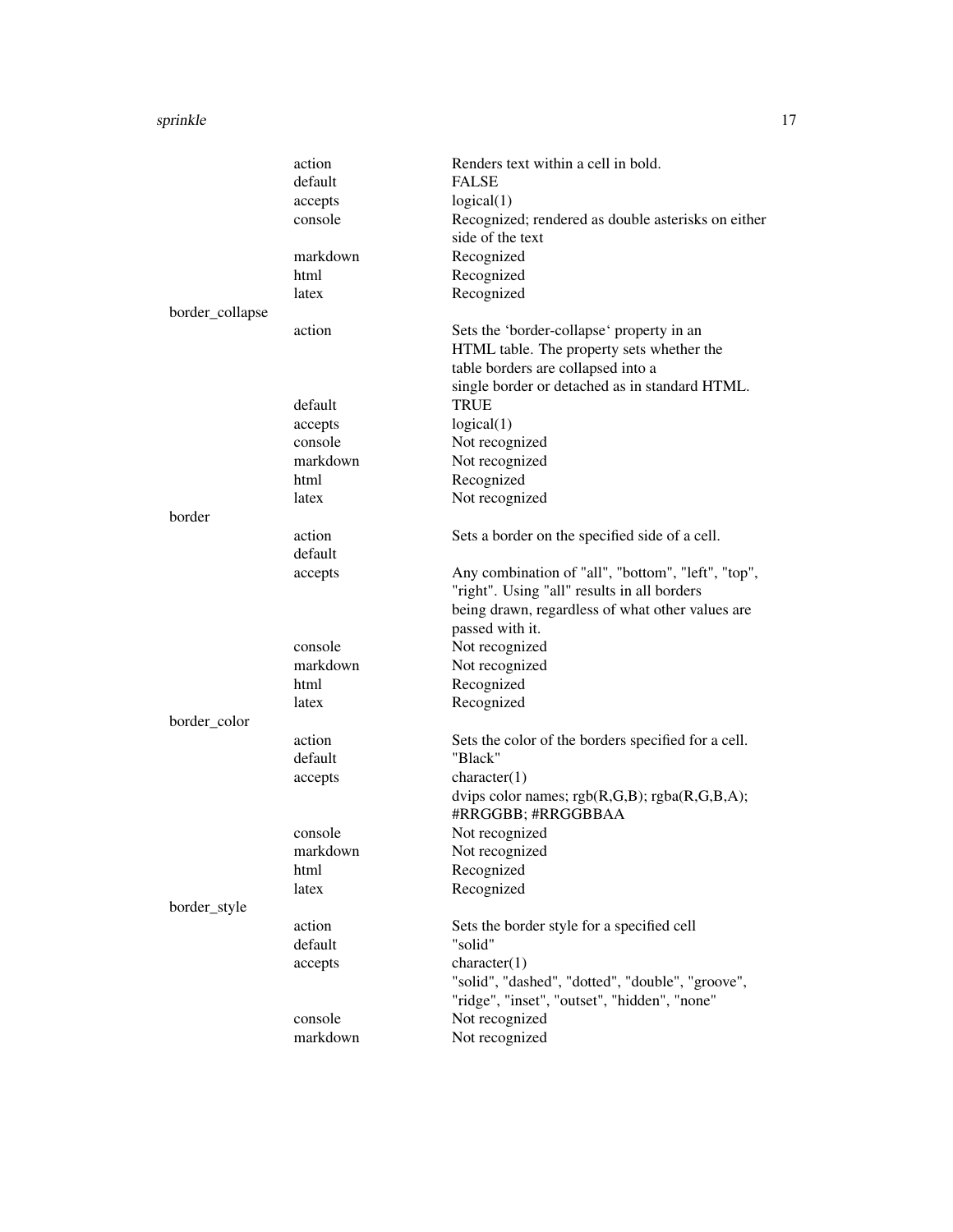|                  | html<br>$lates$ ; hhline = FALSE | Accepts any of the values listed.<br>accepts "solid", "dashed", "dotted",          |
|------------------|----------------------------------|------------------------------------------------------------------------------------|
|                  |                                  | "hidden", "none"<br>"dotted" is silently changed to "dashed"                       |
|                  |                                  | "hidden" and "none" are equivalent.                                                |
|                  | $\text{later}$ ; hhline = TRUE   | accepts "solid", "double", "hidden", "none"<br>"hidden" and "none" are equivalent. |
| border_thickness |                                  |                                                                                    |
|                  | action                           | Sets the thickness of the specified border                                         |
|                  | default                          | 1                                                                                  |
|                  | accepts                          | numeric(1)                                                                         |
|                  | console                          | Not recognized                                                                     |
|                  | markdown                         | Not recognized                                                                     |
|                  | html                             | Recognized                                                                         |
|                  | latex                            | Recognized                                                                         |
| border_units     |                                  |                                                                                    |
|                  | action                           | Sets the unit of measure for the specified border                                  |
|                  |                                  | thickness                                                                          |
|                  | default                          | "pt"                                                                               |
|                  | accepts                          | "pt", "px"                                                                         |
|                  | console                          | Not recognized                                                                     |
|                  | markdown                         | Not recognized                                                                     |
|                  | html                             | Recognized                                                                         |
|                  | latex                            | Silently changes "px" to "pt"                                                      |
| caption          |                                  |                                                                                    |
|                  | action                           | Adds or alters the 'caption' property                                              |
|                  | default                          |                                                                                    |
|                  | accepts                          | character(1)                                                                       |
|                  | console                          | Recognized                                                                         |
|                  | markdown                         | Recognized                                                                         |
|                  | html                             | Recognized                                                                         |
|                  | latex                            | Recognized                                                                         |
| float            |                                  |                                                                                    |
|                  | action                           | Sets the 'float' property                                                          |
|                  | default                          | <b>TRUE</b>                                                                        |
|                  | accepts                          | logical(1)                                                                         |
|                  | console                          | Not recognized                                                                     |
|                  | markdown                         | Not recognized                                                                     |
|                  | html                             | Not recognized                                                                     |
|                  | latex                            | Recognized                                                                         |
| fn               |                                  |                                                                                    |
|                  | action                           | Applies a function to the value of a cell.                                         |
|                  |                                  | The function should be an                                                          |
|                  |                                  | expression that acts on the variable 'value'.                                      |
|                  |                                  | For example, $quote(format(value, nsmall = 3))$                                    |
|                  | default                          |                                                                                    |
|                  | accepts                          | call                                                                               |
|                  | console                          | Recognized                                                                         |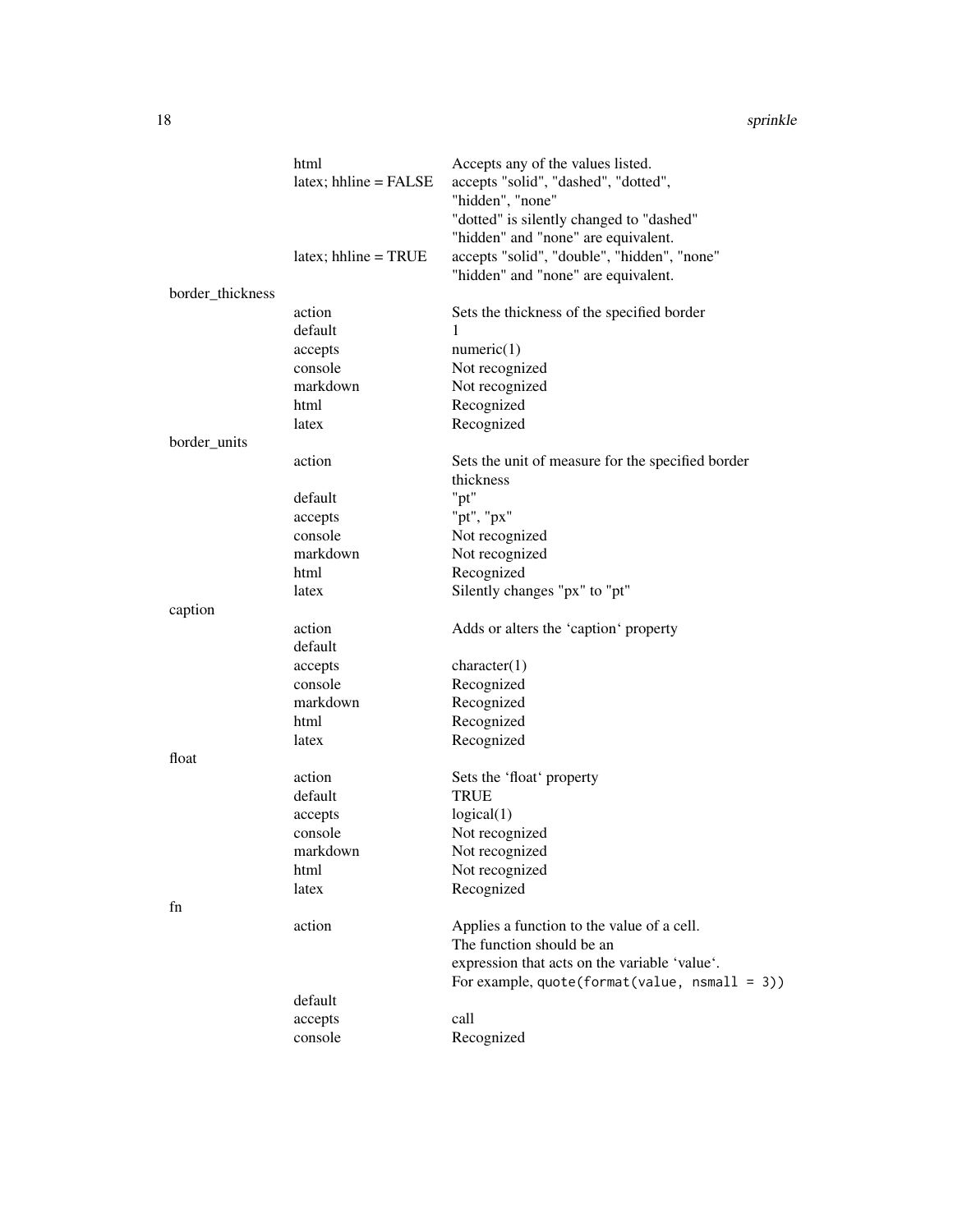#### sprinkle to the state of the state of the state of the state of the state of the state of the state of the state of the state of the state of the state of the state of the state of the state of the state of the state of th

|                 | markdown | Recognized                                                            |
|-----------------|----------|-----------------------------------------------------------------------|
|                 | html     | Recognized                                                            |
|                 | latex    | Recognized                                                            |
| font_color      |          |                                                                       |
|                 | action   | Sets the color of the cell text                                       |
|                 | default  | <b>Black</b>                                                          |
|                 | accepts  | dvips color names; $rgb(R,G,B); rgba(R,G,B,A);$<br>#RRGGBB; #RRGGBBAA |
|                 | console  | Not recognized                                                        |
|                 | markdown | Not recognized                                                        |
|                 | html     | Recognized; transparency recognized                                   |
|                 | latex    | Recognized; transparency ignored                                      |
| font_family     |          |                                                                       |
|                 | action   | Sets the font for the text                                            |
|                 | default  | <b>Times New Roman</b>                                                |
|                 | accepts  | character(1)                                                          |
|                 |          | http://www.w3schools.com/cssref/css_websafe_fonts.asp                 |
|                 | console  | Not recognized                                                        |
|                 | markdown | Not recognized                                                        |
|                 | html     | Recognized                                                            |
|                 | latex    | Not recognized                                                        |
| font_size       |          |                                                                       |
|                 | action   | Sets the size of the font in the cell                                 |
|                 | default  |                                                                       |
|                 | accepts  | numeric(1)                                                            |
|                 | console  | Not recognized                                                        |
|                 | markdown | Not recognized                                                        |
|                 | html     | Recognized                                                            |
|                 | latex    | Recognized                                                            |
| font_size_units |          |                                                                       |
|                 | action   | Determines the units in which 'font_size'                             |
|                 |          | is measured                                                           |
|                 | default  | " $px$ "                                                              |
|                 | accepts  | "px", "pt", "%", "em"                                                 |
|                 | console  | Not recognized                                                        |
|                 | markdown | Not recognized                                                        |
|                 | html     | Recognized                                                            |
|                 | latex    | Only recognizes "pt" and "em".                                        |
|                 |          | All others are coerced to "pt"                                        |
| halign          |          |                                                                       |
|                 | action   | Sets the horizontal alignment of the text in                          |
|                 |          | the cell                                                              |
|                 | default  |                                                                       |
|                 | accepts  | "left", "center", "right"                                             |
|                 | console  | Not recognized                                                        |
|                 | markdown | Recognized; numeric values will auto align to the                     |
|                 |          | right if no value given.                                              |
|                 | html     | Recognized. Does not currently employ auto                            |
|                 |          |                                                                       |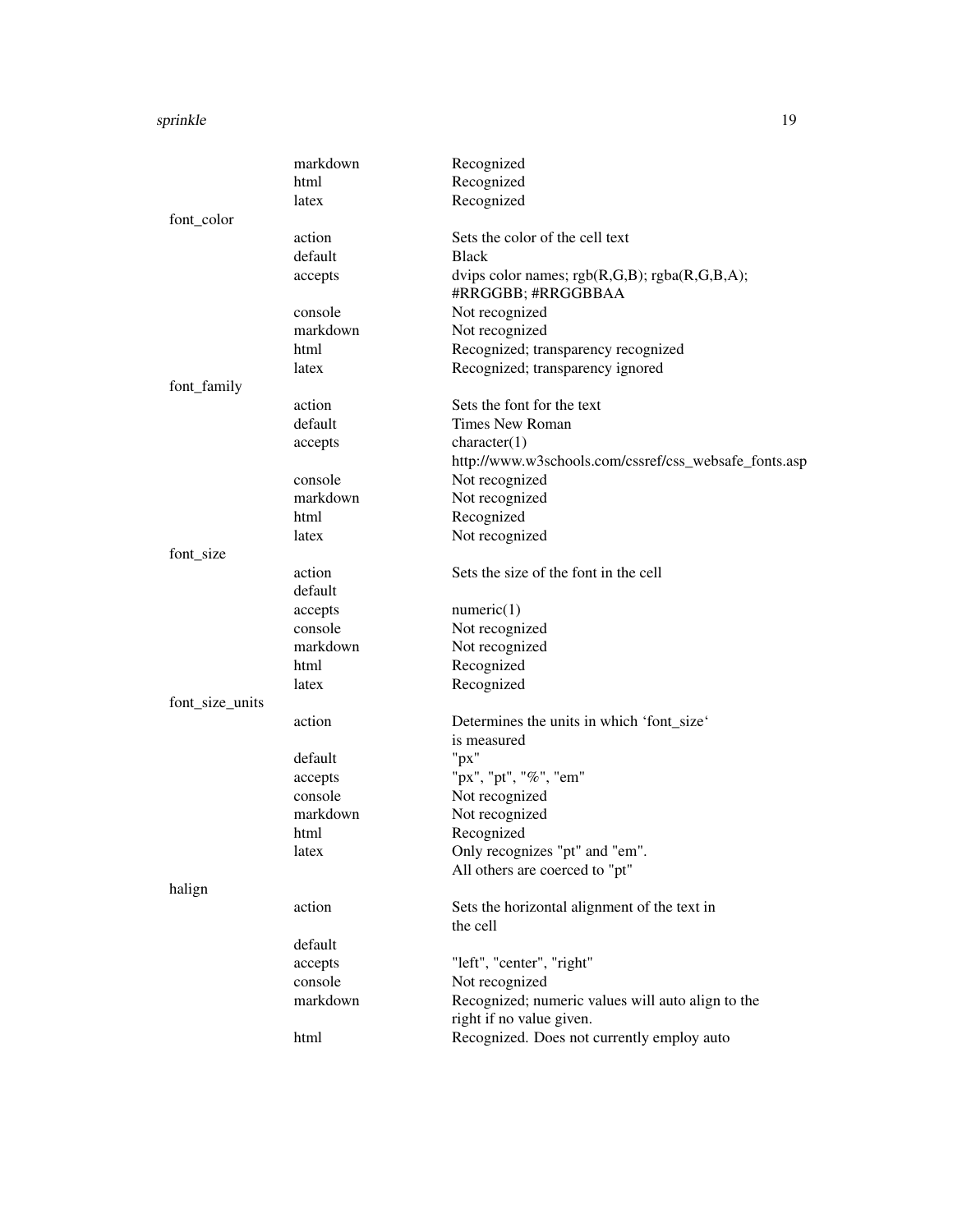|              |          | alignment of numeric values, but this may change.  |
|--------------|----------|----------------------------------------------------|
|              | latex    | Recognized; numeric values will auto align to      |
|              |          | the right if no value given.                       |
| height       |          |                                                    |
|              | action   | Sets the height of the cell                        |
|              | default  |                                                    |
|              | accepts  | numeric(1)                                         |
|              | console  | Not recognized                                     |
|              | markdown | Not recognized                                     |
|              | html     | Recognized                                         |
|              | latex    | Recognized                                         |
| height_units |          |                                                    |
|              | action   | Determines the units in which 'height' is measured |
|              | default  | "pt"                                               |
|              | accepts  | "px", "pt", "cm", "in", "%"                        |
|              | console  | Not recognized                                     |
|              | markdown | Not recognized                                     |
|              | html     | Recognized                                         |
|              | latex    | Recognized; "px" is coerced to "pt"                |
| hhline       |          |                                                    |
|              | action   | Toggles the option for cell border drawing with    |
|              |          | the 'hhline' LaTeX package                         |
|              | default  | <b>FALSE</b>                                       |
|              | accepts  | logical(1)                                         |
|              | console  | Not recognized                                     |
|              | markdown | Not recognized                                     |
|              | html     | Not recognized                                     |
|              | latex    | Recognized. When 'FALSE' double borders are        |
|              |          | not available.                                     |
|              |          | When 'TRUE', colored and dashed borders are not    |
|              |          | available. This is usually the better option       |
|              |          | when using colored backgrounds in table cells.     |
| italic       |          |                                                    |
|              | action   | Renders the text in the cell in italic             |
|              | default  | <b>FALSE</b>                                       |
|              | accepts  | logical(1)                                         |
|              | console  | Recognized; rendered as an underscore on either    |
|              |          | side of the text.                                  |
|              | markdown | Recognized                                         |
|              | html     | Recognized                                         |
|              | latex    | Recognized                                         |
| justify      |          |                                                    |
|              | action   | Justifies the entire table on the page.            |
|              | default  | "center"                                           |
|              | accepts  | character(1)                                       |
|              | console  | Not recognized                                     |
|              | markdown | Not recognized                                     |
|              | html     | Recognized                                         |
|              |          |                                                    |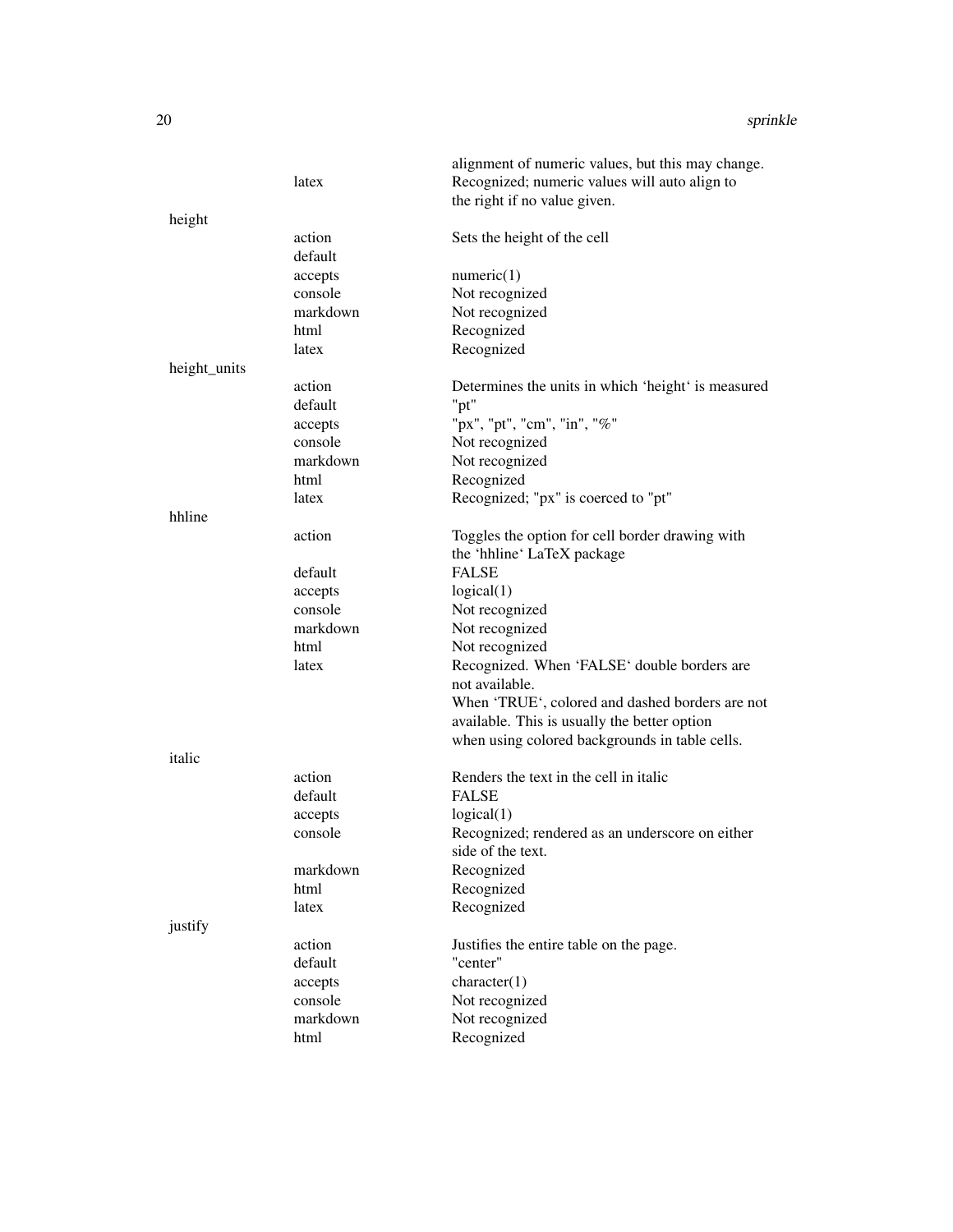|              | latex              | Recognizes "center", but both "left" and "right"<br>are rendered as left justified. This may change<br>if a satisfactory solution is found.<br>Usually, tables are best left centered.                                                                                      |
|--------------|--------------------|-----------------------------------------------------------------------------------------------------------------------------------------------------------------------------------------------------------------------------------------------------------------------------|
| longtable    |                    |                                                                                                                                                                                                                                                                             |
|              | action             | Toggles the use of the LaTeX 'longtable' style<br>tables, namely allowing long tables to be broken<br>into multiple sections. The table header appears<br>at the top of each section. The table interfoot<br>appears at the bottom of each section, except<br>for the last. |
|              |                    | The table foot appears at the bottom of the<br>last section.                                                                                                                                                                                                                |
|              |                    | May accept either a logical or a numerical value.<br>If numerical, each section will have the specified<br>number of rows.                                                                                                                                                  |
|              | default            | <b>FALSE</b>                                                                                                                                                                                                                                                                |
|              | accepts            | logical(1); numeric(1)                                                                                                                                                                                                                                                      |
|              | console            | Recognized; when 'TRUE', defaults to 25 rows<br>per section.                                                                                                                                                                                                                |
|              | markdown           | Recognized; when 'TRUE', defaults to 25 rows<br>per section.                                                                                                                                                                                                                |
|              | html               | Recognized; when 'TRUE', defaults to 25 rows<br>per section.                                                                                                                                                                                                                |
|              | latex              | Recognized; when 'TRUE', 'longtable''s own algorithm<br>will determine the number of rows per section.<br>When numeric, breaks are forced at the specified<br>number of rows.                                                                                               |
| merge        |                    |                                                                                                                                                                                                                                                                             |
|              | action             | Merges cells in the specified range into a<br>single cell. In cases where<br>either 'merge_rowval' or 'merge_colval' is<br>specified, they will only be<br>honored if 'merge = TRUE'. You must opt in to<br>this action.                                                    |
|              | default            | <b>FALSE</b>                                                                                                                                                                                                                                                                |
|              | accepts            | logical(1)                                                                                                                                                                                                                                                                  |
|              | console            | Recognized                                                                                                                                                                                                                                                                  |
|              | markdown<br>html   | Recognized<br>Recognized                                                                                                                                                                                                                                                    |
|              | latex              | Recognized                                                                                                                                                                                                                                                                  |
| merge_rowval |                    |                                                                                                                                                                                                                                                                             |
|              | action             | Specifies the row value of the merged range to<br>print in the table                                                                                                                                                                                                        |
|              | default<br>accepts | minimum row value of the merged range<br>numeric(1)                                                                                                                                                                                                                         |
|              | console            | Recognized                                                                                                                                                                                                                                                                  |
|              | markdown           | Recognized                                                                                                                                                                                                                                                                  |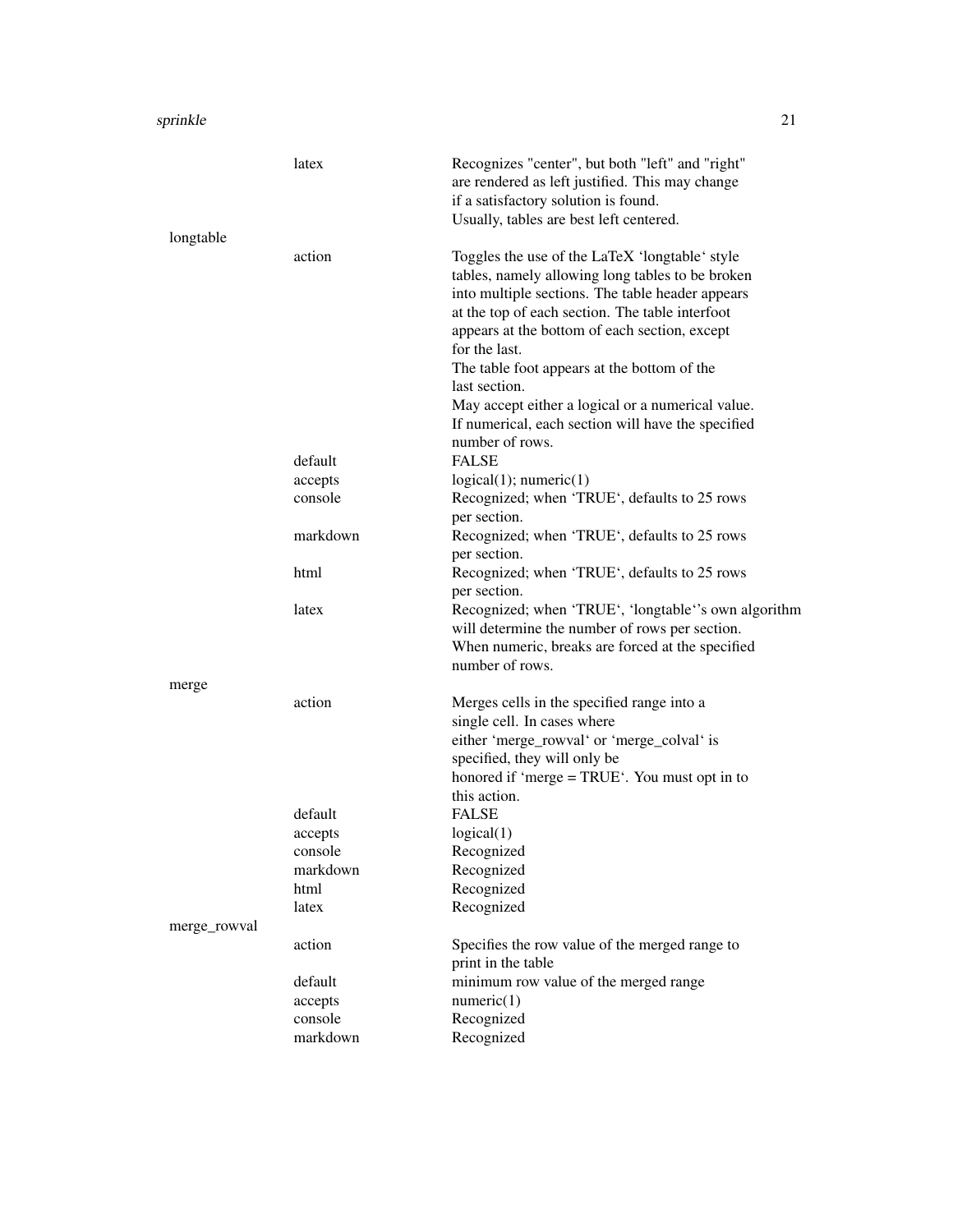|               | html     | Recognized                                        |
|---------------|----------|---------------------------------------------------|
|               | latex    | Recognized                                        |
| merge_colval  |          |                                                   |
|               | action   | Specifies the column value of the merged range    |
|               |          | to print in the table                             |
|               | default  | minimum col value of the merged range             |
|               | accepts  | numeric(1)                                        |
|               | console  | Recognized                                        |
|               | markdown | Recognized                                        |
|               | html     | Recognized                                        |
|               | latex    | Recognized                                        |
| na_string     |          |                                                   |
|               | action   | Designates the character string to use in place   |
|               |          | of missing values                                 |
|               | default  | <b>NA</b>                                         |
|               | accepts  | character(1)                                      |
|               | console  | Recognized                                        |
|               | markdown | Recognized                                        |
|               | html     | Recognized                                        |
|               | latex    | Recognized                                        |
| pad           |          |                                                   |
|               | action   | Designates the padding to place between cell      |
|               |          | text and boundaries                               |
|               |          | Measured in pixels.                               |
|               | default  | $\theta$                                          |
|               | accepts  | numeric(1)                                        |
|               | console  | Not recognized                                    |
|               | markdown | Not recognized                                    |
|               | html     | Recognized                                        |
|               | latex    | Not recognized                                    |
| replace       |          |                                                   |
|               | action   | Replaces existing cell values with user-specified |
|               |          | content. Replacement occurs moving down columns   |
|               |          | from left to right.                               |
|               | default  |                                                   |
|               | accepts  | character vector of the same length as the number |
|               |          | of cells being replaced.                          |
|               | console  | Recognized                                        |
|               | markdown | Recognized                                        |
|               | html     | Recognized                                        |
|               | latex    | Recognized                                        |
| rotate_degree |          |                                                   |
|               | action   | Rotates text in cells by the designated angle     |
|               |          | in degrees                                        |
|               | default  |                                                   |
|               | accepts  | numeric(1)                                        |
|               | console  | Not recognized                                    |
|               | markdown | Not recognized                                    |
|               |          |                                                   |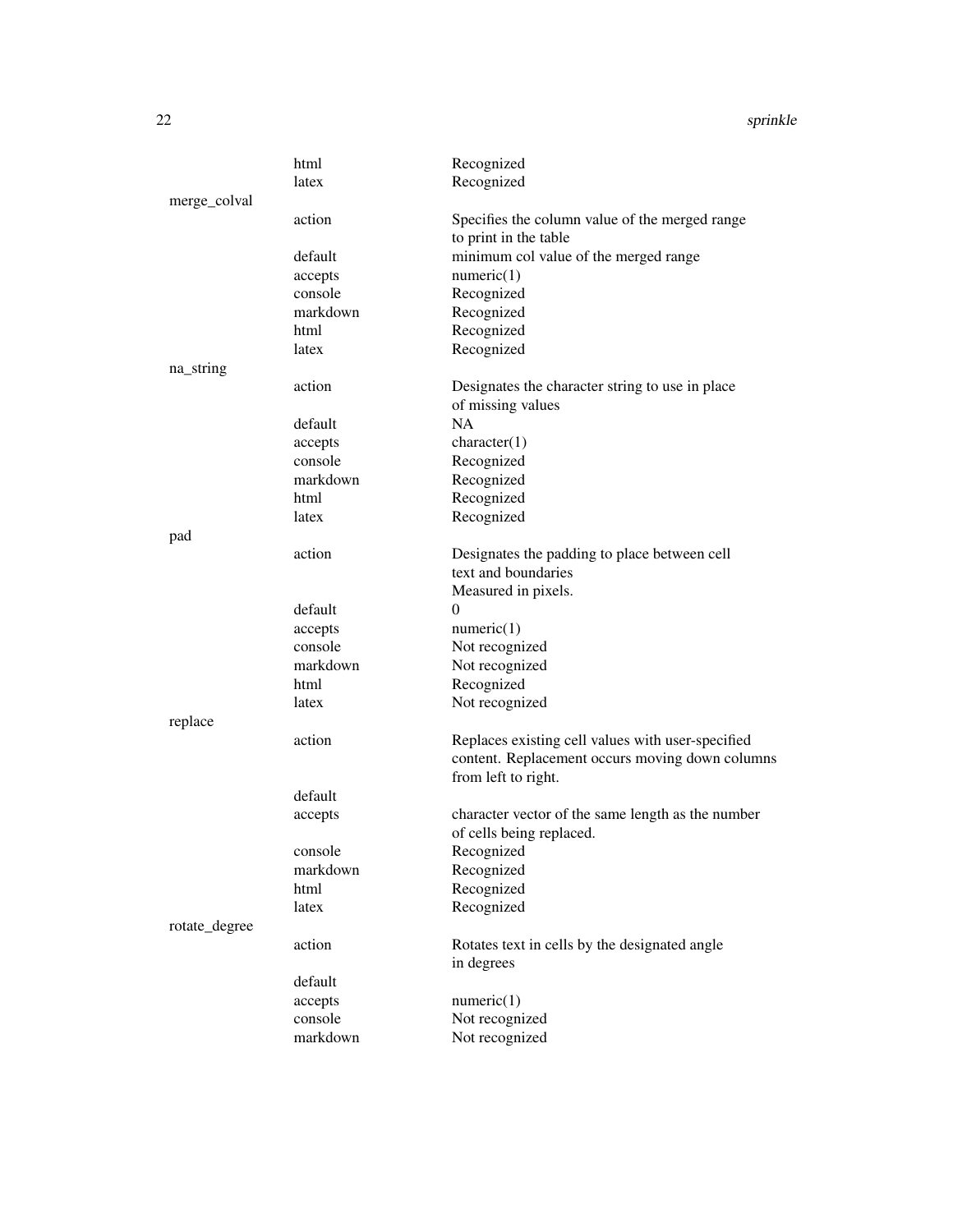<span id="page-22-0"></span>

|               | html     | Recognized                                          |
|---------------|----------|-----------------------------------------------------|
|               | latex    | Recognized                                          |
| round         |          |                                                     |
|               | action   | Applies the 'round' function to values in the       |
|               |          | cell. Skips any character values it encounters.     |
|               | default  | getOption("digits")                                 |
|               | accepts  | numeric(1)                                          |
|               | console  | Recognized                                          |
|               | markdown | Recognized                                          |
|               | html     | Recognized                                          |
|               | latex    | Recognized                                          |
| sanitize      |          |                                                     |
|               | action   | Sanitizes character values that may cause           |
|               |          | difficulties for the rendered format.               |
|               | default  | <b>FALSE</b>                                        |
|               | accepts  | logical(1)                                          |
|               | console  | Not recognized                                      |
|               | markdown | Not recognized                                      |
|               | html     | Not recognized                                      |
|               | latex    | Recognized. Sanitization is performed using         |
|               |          | latexTranslate                                      |
| sanitize_args |          |                                                     |
|               | action   | Passes additional arguments to latexTranslate       |
|               | default  | list()                                              |
|               | accepts  | list. See documentation for latexTranslate          |
|               |          | for details                                         |
|               | console  | Not recognized                                      |
|               | markdown | Not recognized                                      |
|               | html     | Not recognized                                      |
|               | latex    | Recognized                                          |
| tabcolsep     |          |                                                     |
|               | action   | Modifies the LaTeX 'tabcolsep' parameter of tables  |
|               |          | This is similar to 'pad' for HTML tables, but only  |
|               |          | affects the space between columns. Measured in "pt" |
|               | default  | 6                                                   |
|               | accepts  | numeric(1)                                          |
|               | console  | Not recognized                                      |
|               | markdown | Not recognized                                      |
|               | html     | Not recognized                                      |
|               | latex    | Recognized                                          |
| valign        |          |                                                     |
|               | action   | Designates the vertical alignment of a cell.        |
|               | default  |                                                     |
|               | accepts  | "top", "middle", "bottom"                           |
|               | console  | Not recognized                                      |
|               | markdown | Not recognized                                      |
|               | html     | Recognized                                          |
|               | latex    | Recognized                                          |
|               |          |                                                     |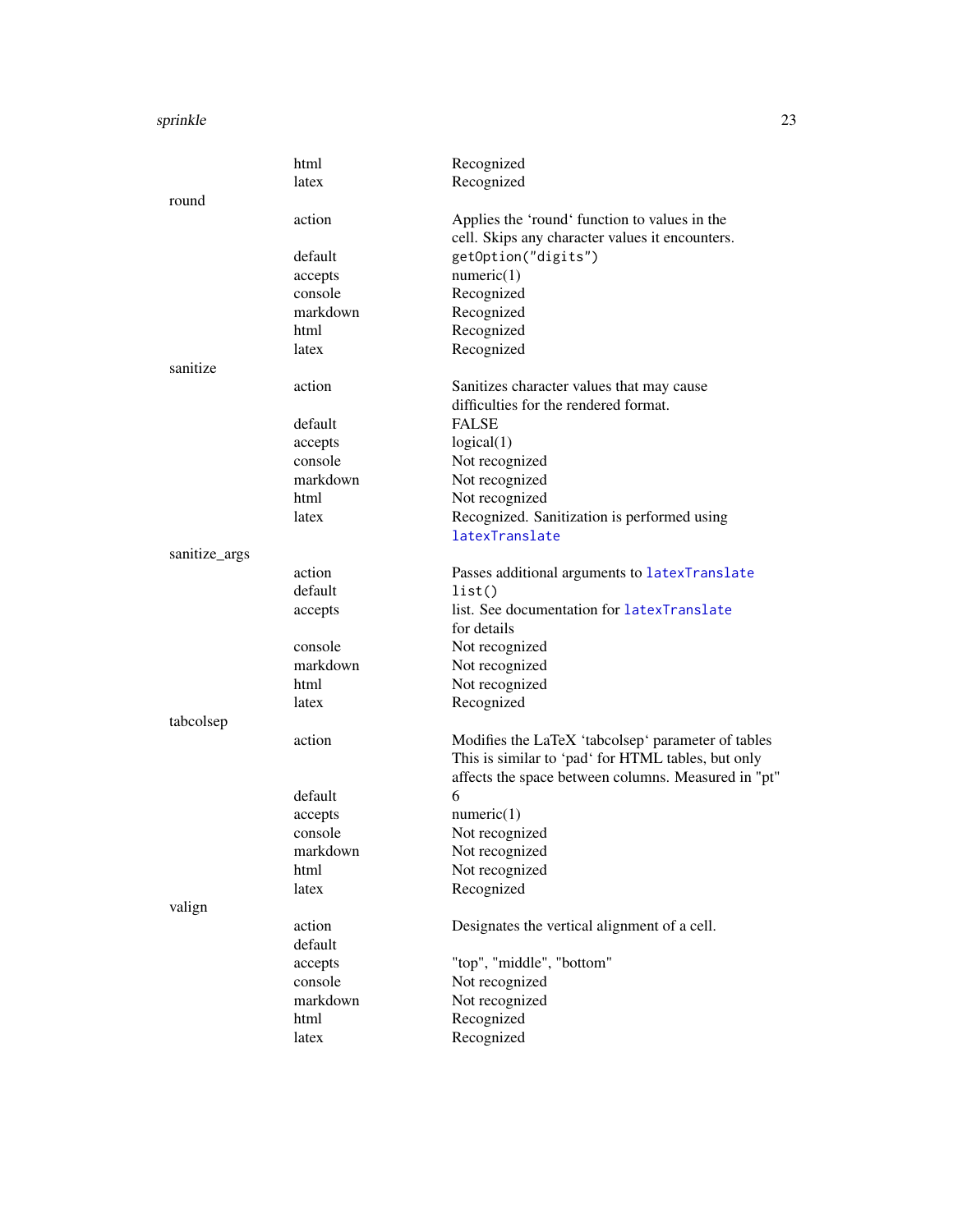| width       |          |                                                   |
|-------------|----------|---------------------------------------------------|
|             | action   | Sets the width of the cell                        |
|             | default  |                                                   |
|             | accepts  | numeric(1)                                        |
|             | console  | Not recognized                                    |
|             | markdown | Not recognized                                    |
|             | html     | Recognized                                        |
|             | latex    | Recognized                                        |
| width_units |          |                                                   |
|             | action   | Determines the units in which 'width' is measured |
|             | default  | "pt"                                              |
|             | accepts  | "px", "pt", "cm", "in", "%"                       |
|             | console  | Not recognized                                    |
|             | markdown | Not recognized                                    |
|             | html     | Recognized                                        |
|             | latex    | Recognized; "px" is coerced to "pt"               |

#### Longtable

The longtable feature is named for the LaTeX package used to break very large tables into multiple pages.

When using the longtable=TRUE option, the default number of rows per table is 25 for console, HTML, and markdown output. For LaTeX output, the number of rows is determined by the LaTeX longtable package's algorithm. The number of rows per table only considers the content in the body of the table. Consideration for the number of rows in the head and foot are the responsibility of the user.

Whenever a table is broken into multiple parts, each part retains the table head. If any interfoot is provided, it is appended to the bottom of each section, with the exception of the last section. The last section has the foot appended.

#### **Colors**

Colors may be declared as any of the color names in colors(), as rgb character strings such as "rgb(rrr,ggg,bbb)" or as hexidecimal character strings such as "#rrggbb".

Transparency is also recognized by HTML output, and may be indicated in the rgba format "rgba(rrr,ggg,bbb,aa)", where aa is a number between 0 and 1, inclusive. Alternative, transparency may be given as "#rrggbbAA", where AA is a hexidecimal representation of transparency with "00" being completely transparent and "FF" being completely opaque.

LaTeX output does not recognize transparency and will quietly drop the transparency parameter.

All colors are internally translated into rgb format and are case insensitive.

#### Required LaTeX Packages

If you will be using the LaTeX output, some sprinkles will require you to include additional La-TeX packages in your document preamble. In .Rnw files, additional packages can be included with the \usepackage{[package]} syntax. In markdown, additional packages are included using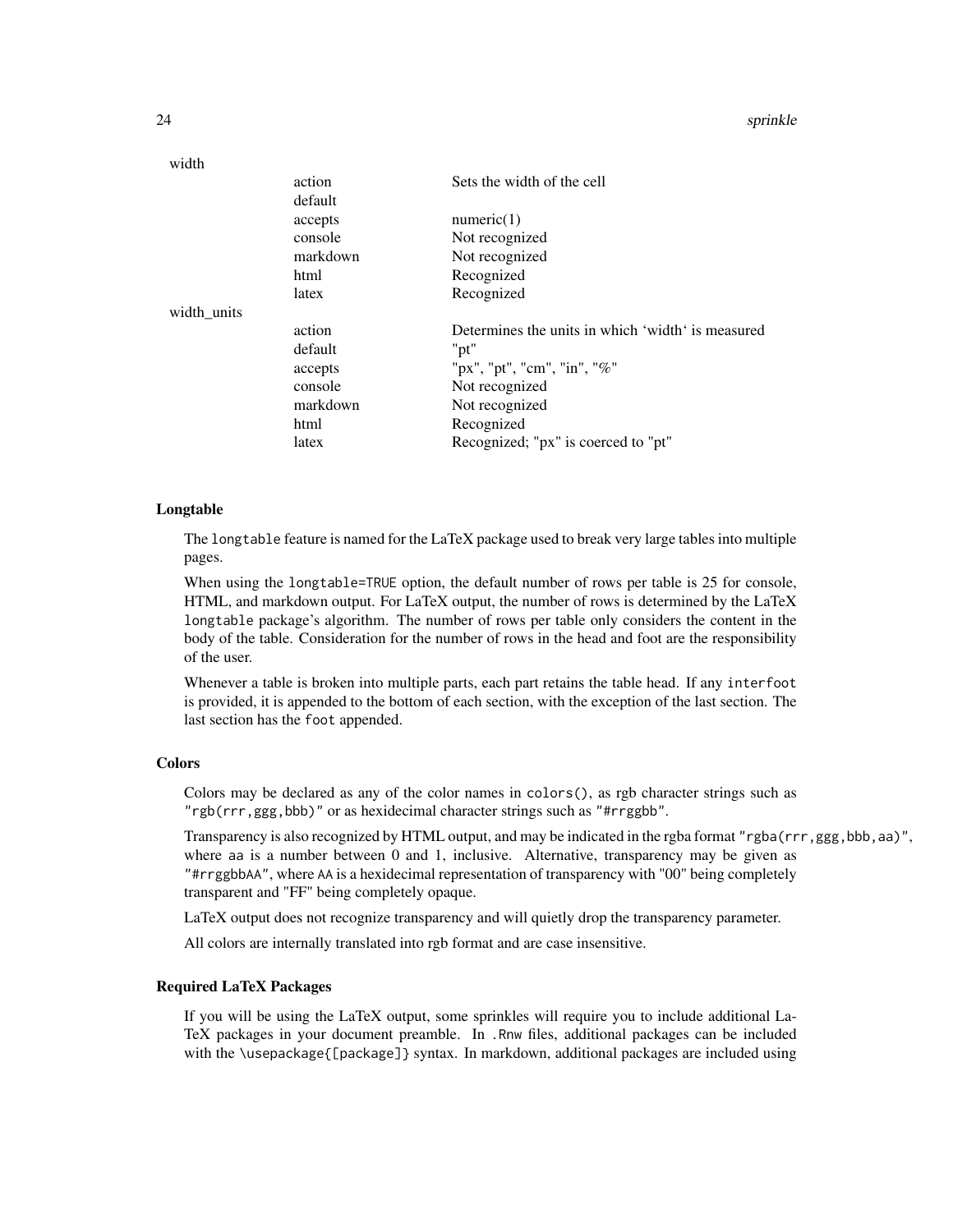header-includes: in the YAML front matter with a line of the format \usepackage{[package]} for each package to be used. Sprinkles that require additional packages, and the LaTeX packages required, are listed below:

| $LaTeX$ Package(s)                                                          |  |  |
|-----------------------------------------------------------------------------|--|--|
| \usepackage[dvipsnames]{xcolor}                                             |  |  |
| \usepackage[dvipsnames,table]{xcolor}                                       |  |  |
| \usepackage{arydshln}                                                       |  |  |
| \usepackage{amssymb}                                                        |  |  |
| \usepackage{hhline}                                                         |  |  |
| \usepackage{graphicx}                                                       |  |  |
| \makeatletter                                                               |  |  |
| \newcommand*\vdashline{\rotatebox[origin=c]{90}{\$\dabar@\dabar@\dabar@\$}} |  |  |
| \makeatother                                                                |  |  |
| \usepackage{longtable}                                                      |  |  |
| (Must be loaded before arydshln)                                            |  |  |
| \usepackage{multirow}                                                       |  |  |
| \usepackage{caption}                                                        |  |  |
|                                                                             |  |  |

Note that hhline is used to make horizontal lines when options(pixiedust\_latex\_hhline = TRUE) (the package default is FALSE), otherwise the cline command is used.

Use of cline permits colored borders and dashed borders, but borders around cells with background colors are sometimes (often) lost.

Use of hhline preserves borders around cells with background colors and permits double borders, but colored and dashed borders are not available.

In order to ensure all features are available, the recommended code block (accounting for the proper order to load packages) is:

header-includes:

- \usepackage{amssymb}
- \usepackage{arydshln}
- \usepackage{caption}
- \usepackage{graphicx}
- \usepackage{hhline}
- \usepackage{longtable}
- \usepackage{multirow}
- \usepackage[dvipsnames,table]{xcolor}
- \makeatletter
- \newcommand\*\vdashline{\rotatebox[origin=c]{90}{\$\dabar@\dabar@\dabar@\$}}
- \makeatother

#### Author(s)

Benjamin Nutter

#### Source

Altering the number of rows in a LaTeX longtable http://tex.stackexchange.com/questions/19710/how-can-i-set-the-maximum-number-of-rows-in-a-page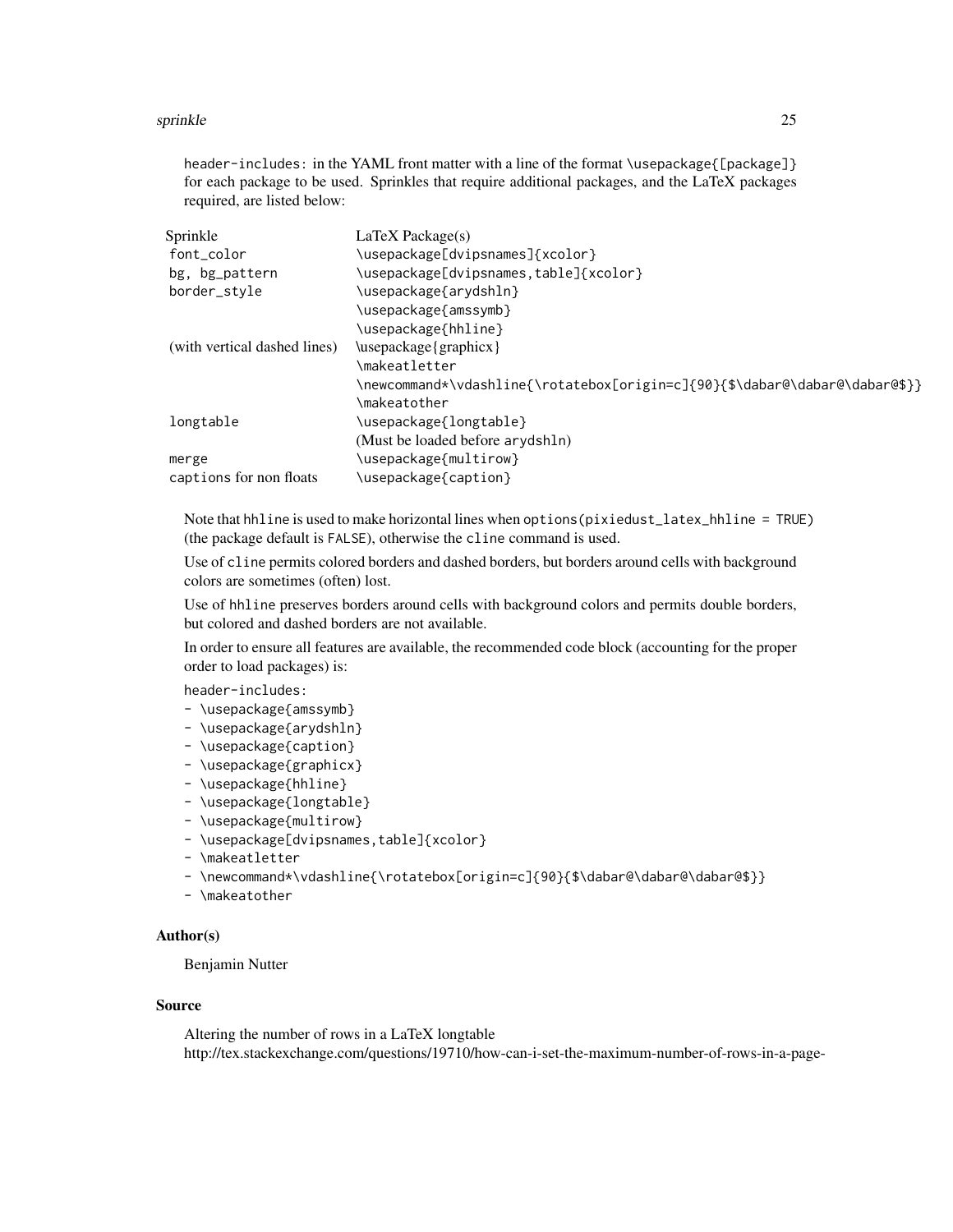for-longtable

Vertical dashed cell borders in LaTeX table http://www.latex-community.org/forum/viewtopic.php?f=45&t=3149

Colored Cell border http://tex.stackexchange.com/questions/40666/how-to-change-line-color-in-tabular

#### See Also

[sprinkle\\_colnames](#page-25-1) for changing column names in a table.

#### Examples

```
x \le - dust(lm(mpg \sim qsec + factor(am), data = mtcars))
x %>> sprinkle(cols = 2:4, round = 3) %>>sprinkle(cols = 5, fn = quote(pvalString(value))) %>%
 sprinkle(rows = 2, bold = TRUE)
```
<span id="page-25-1"></span>sprinkle\_colnames *Column Names for* dust *Tables*

#### Description

Assigns new column names to a table

#### Usage

```
sprinkle_colnames(x, ...)
## Default S3 method:
sprinkle_colnames(x, ...)
```

```
## S3 method for class 'dust_list'
sprinkle_colnames(x, ...)
```
#### Arguments

```
x A dust object.
```
## ... Column names for the table. See 'Input Formats'

#### Input Formats

• named arguments Using dust\_colnames(term = "Term", estimate = "Estimate"), column names may be passed for all or a subset of the columns. The existing column name will be matched against the argument name.

<span id="page-25-0"></span>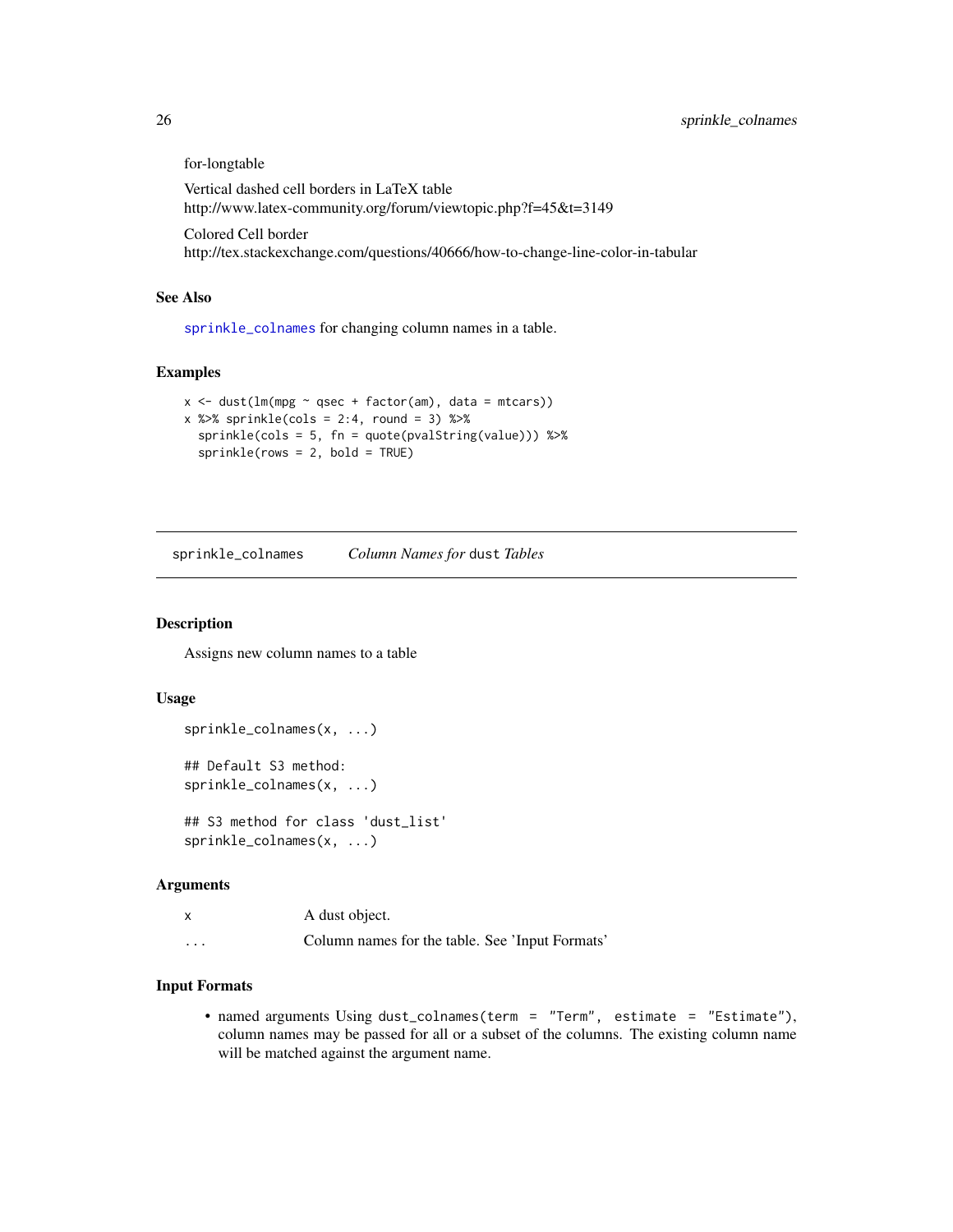<span id="page-26-0"></span>• unnamed arguments Using dust\_colnames("Term", "Estimate", "SE", ...), column names may be passed for all of the columns. If the arguments are unnamed, the number of arguments passed must match the number of columns in the table.

When using named arguments (or a named vector), you may not mix named and unnamed elements. In other words, if one element is named, they must all be named. Unnamed elements are assigned to columns in sequential order.

#### Author(s)

Benjamin Nutter

#### See Also

[sprinkle](#page-13-1)

#### Examples

```
x \le - dust(lm(mpg \sim qsec + factor(am), data = mtcars))
x
x %>% sprinkle_colnames(term = "Term", statistic = "T")
x %>% sprinkle_colnames("Term", "Estimate", "SE", "T-statistic", "p-value")
## Not run:
# Causes an error due to too few unnamed arguments
x %>% sprinkle_colnames("Term", "Estimate")
## End(Not run)
```
<span id="page-26-1"></span>tidy\_levels\_labels *Term and Level Descriptions for* pixiedust *Tables*

#### **Description**

Default model objects identify rows of results with appropriate term name. More often than not, the term name is not suitable for formally reported output. tidy\_levels\_labels performs some basic work to quickly provide more readable descriptors for cases where they can easily be obtained. These descriptors are retrieved from the data, however, so the utility is determined by the user's habits in providing term labels and meaningful factor levels.

Due to the complexity of the terms that could be used for a model, it isn't practical to attempt to recover human-ready descriptors for every conceivable term. This would require recovering variable names for any number of functions. pixiedust only goes after the easiest to obtain. REplacements no managed by tidy\_levels\_labels may still be made with the replace sprinkle.

#### Usage

```
tidy_levels_labels(object, descriptors = "term", numeric_level = c("term",
  "term_plain", "label"), argcheck = NULL)
```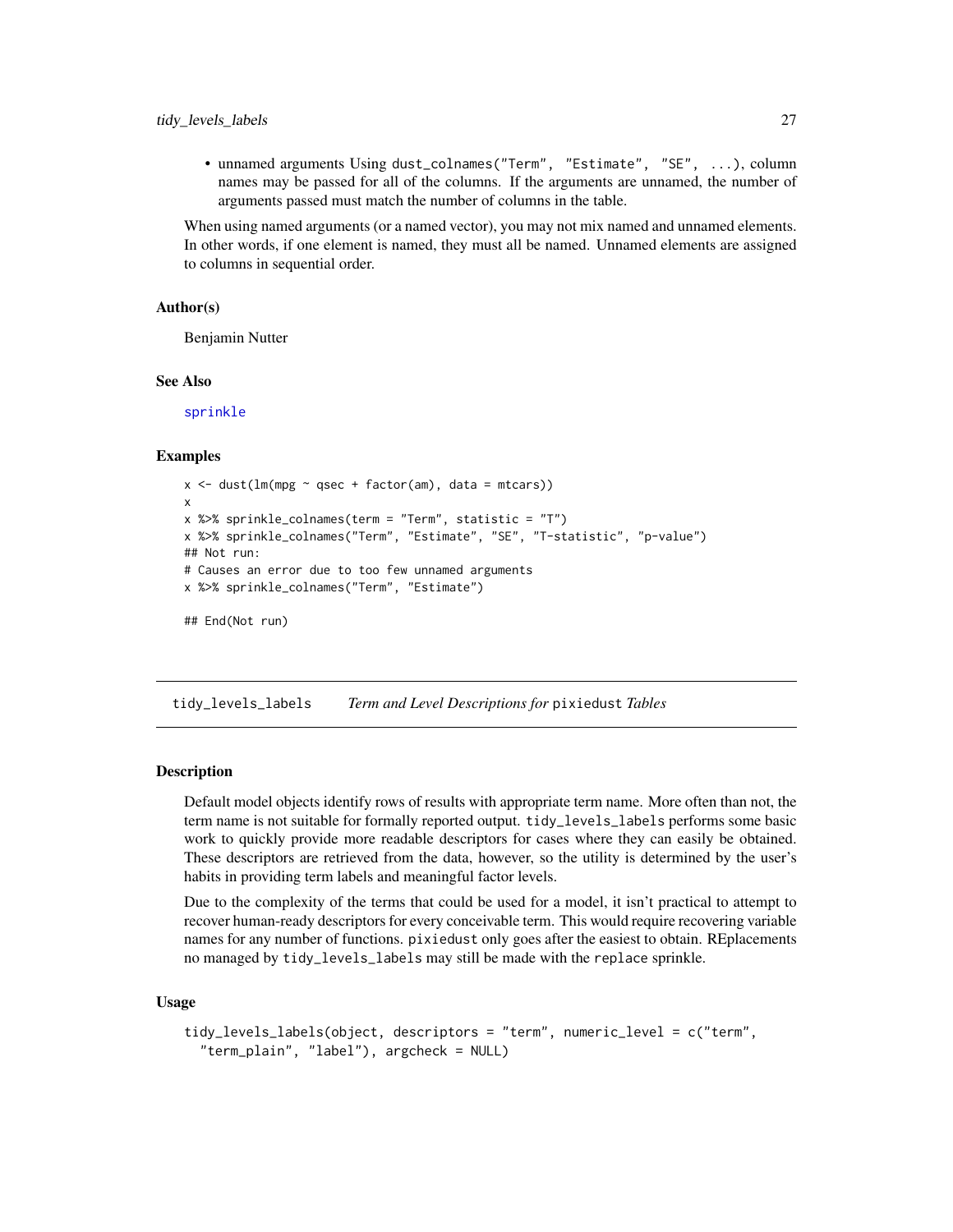#### **Arguments**

| object        | A model object, ideally with a model. frame method. It is unclear at the moment<br>(18 Sept. 2015) what will happen if an object is passed that does not have a<br>model. frame method.                                                                                                                                                                                                                                                                                                                                             |
|---------------|-------------------------------------------------------------------------------------------------------------------------------------------------------------------------------------------------------------------------------------------------------------------------------------------------------------------------------------------------------------------------------------------------------------------------------------------------------------------------------------------------------------------------------------|
| descriptors   | A character vector indicating the descriptors to be used in the table. Acceptable<br>inputs are "term", "term_plain", "label", "level", and "level_detail".<br>These may be used in any combination and any order, with the descriptors ap-<br>pearing in the table from left to right in the order given. The default, "term", re-<br>turns only the term descriptor and is identical to the output provided by broom: : tidy<br>methods. See Details for a full explanation of each option and the Examples for<br>sample output. |
| numeric_level | A character string that determines which descriptor is used for numeric variables<br>in the "level_detail" descriptor when a numeric has an interaction with a<br>factor. Acceptable inputs are "term", "term_plain", and "label".                                                                                                                                                                                                                                                                                                  |
| argcheck      | An assert collection created by checkmate::makeAssertCollection. Under<br>normal circumstances, this is passed from dust. If NULL, as in the case it is<br>run outside of dust, a new collection is created and the assertions are reported<br>within tidy_levels_labels.                                                                                                                                                                                                                                                           |

#### Details

The user may select up to five columns of descriptors, although doing so would certainly create some ambiguity. See the Examples for sample output.

- "term" The term name used in the R model summary
- "term\_plain" The term name used in the formula. For variables that produce multiple term names (such as factors), the plain term name may be duplicated. For example, a factor that has term names FctrB and FctrC, indicating rows for levels B and C of the variable Fctr, will have two rows of "term\_plain" of just Fctr.
- "label" Provides the label attached to the data using Hmisc::label. When a term is not associated with a label, the value of term\_plain is returned instead. Note that, variable names will disassociate with a label if they are used in a function (such as  $factor(x)$  or  $x^2$ .
- "level" Indicates the level being compared within a factor (or an interaction involving a factor), otherwise it returns NA. It may also be said that this value is the appendix to a factor name. For the term FctrB, this would just be B.
- "level\_detail" Gives additional information to level by including the reference level of the factor. For the term FctrB, this would return "B vs A". When an interaction with a numeric variable is present, the level for the numeric may be either term\_plain or label, the choice being controlled by the level\_detail argument.

#### **Restrictions**

The descriptors, other than "term", generally don't make sense for data frame objects. The use of tidy\_levels\_labels is not permitted within the dust function, but is allowed if you really want it by pixiedust:::tidy\_levels\_labels.

Other special cases noted in future uses will be documented here, but in general, if it isn't a model object, you probably don't really want to use this.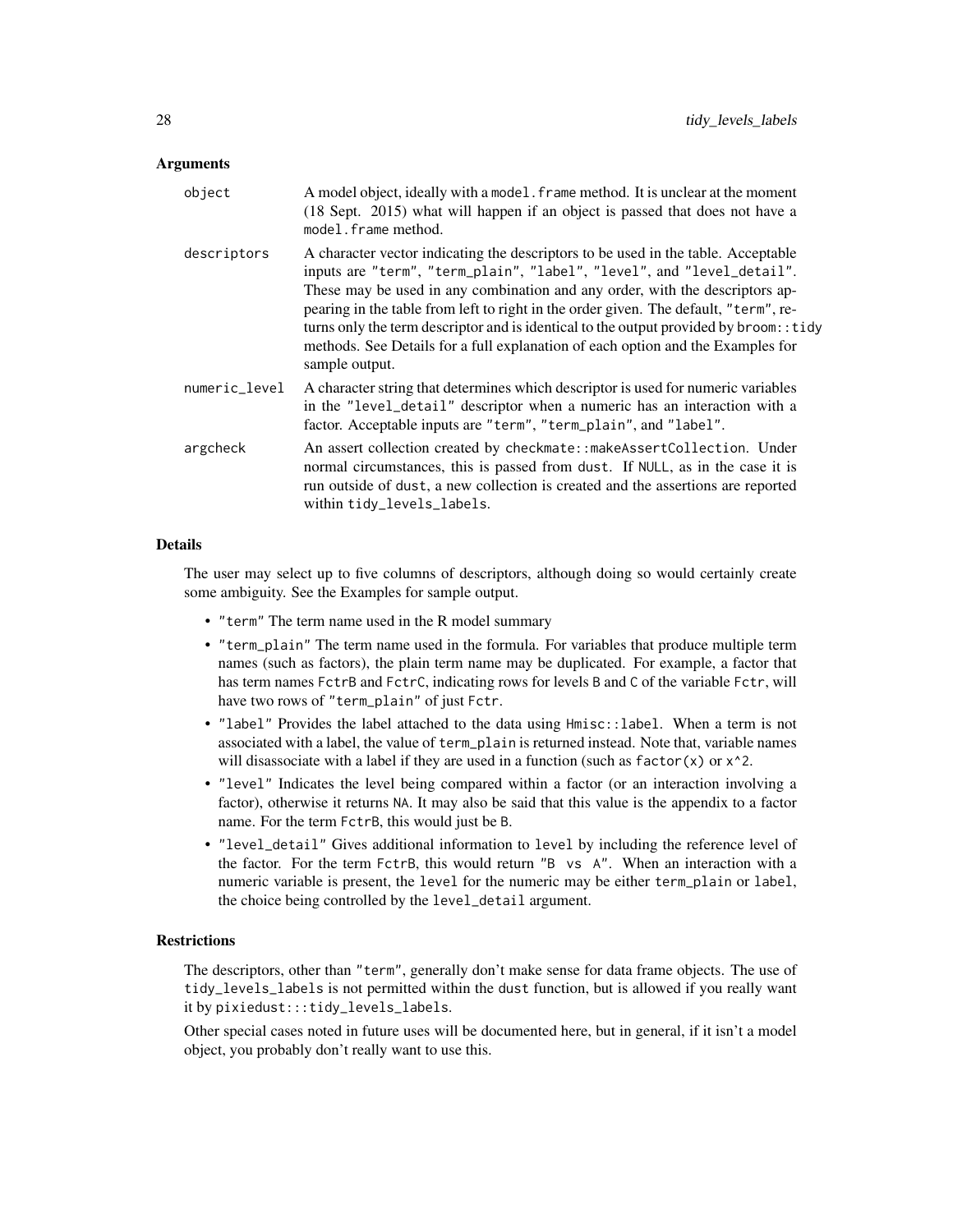tidy\_levels\_labels 29

#### Author(s)

Benjamin Nutter

#### Examples

```
#* Descriptors for lm output with no interactions
mtcars2 <- mtcars
Hmisc::label(mtcars2$mpg) <- "Gas Mileage"
Hmisc::label(mtcars2$qsec) <- "Quarter Mile Time"
Hmisc::label(mtcars2$am) <- "Transmission"
Hmisc::label(mtcars2$wt) <- "Weight"
Hmisc::label(mtcars2$gear) <- "Gears"
#* Basic Output for a model with no interactions
#* Note: numeric_level has no impact as there are no
#* interactions involving numeric variables.
fit \leq lm(mpg \sim qsec + factor(am) + wt + factor(gear), data = mtcars2)
pixiedust:::tidy_levels_labels(fit,
  descriptors = c("term", "term_plain", "label", "level", "level_detail"),
  numeric_level = "term")
#* Assign factors ahead of the model. This allows
#* the user to determine the levels that display.
#* Compare the output for 'am' with the output for 'gear'
mtcars2$am <- factor(mtcars2$am, 0:1, c("Automatic", "Manual"))
Hmisc::label(mtcars2$am) <- "Transmission" # Label was lost in variable conversion
fit \leq lm(mpg \sim qsec + am + wt + factor(gear), data = mtcars2)
pixiedust:::tidy_levels_labels(fit,
  descriptors = c("term", "term_plain", "label", "level", "level_detail"),
  numeric_level = "term")
#* Include an interaction between a factor and numeric.
fit \leq lm(mpg \sim qsec + am * wt + factor(gear), data = mtcars2)
pixiedust:::tidy_levels_labels(fit,
  descriptors = c("term", "term_plain", "label", "level", "level_detail"),
  numeric_level = "term")
#* Now observe how 'level' and 'level_detail' change
#* in the interaction terms as we choose different
#* values for 'numeric_level'
pixiedust:::tidy_levels_labels(fit,
  descriptors = c("term", "term_plain", "label", "level", "level_detail"),
  numeric_level = "term_plain")
pixiedust:::tidy_levels_labels(fit,
  descriptors = c("term", "term_plain", "label", "level", "level_detail"),
```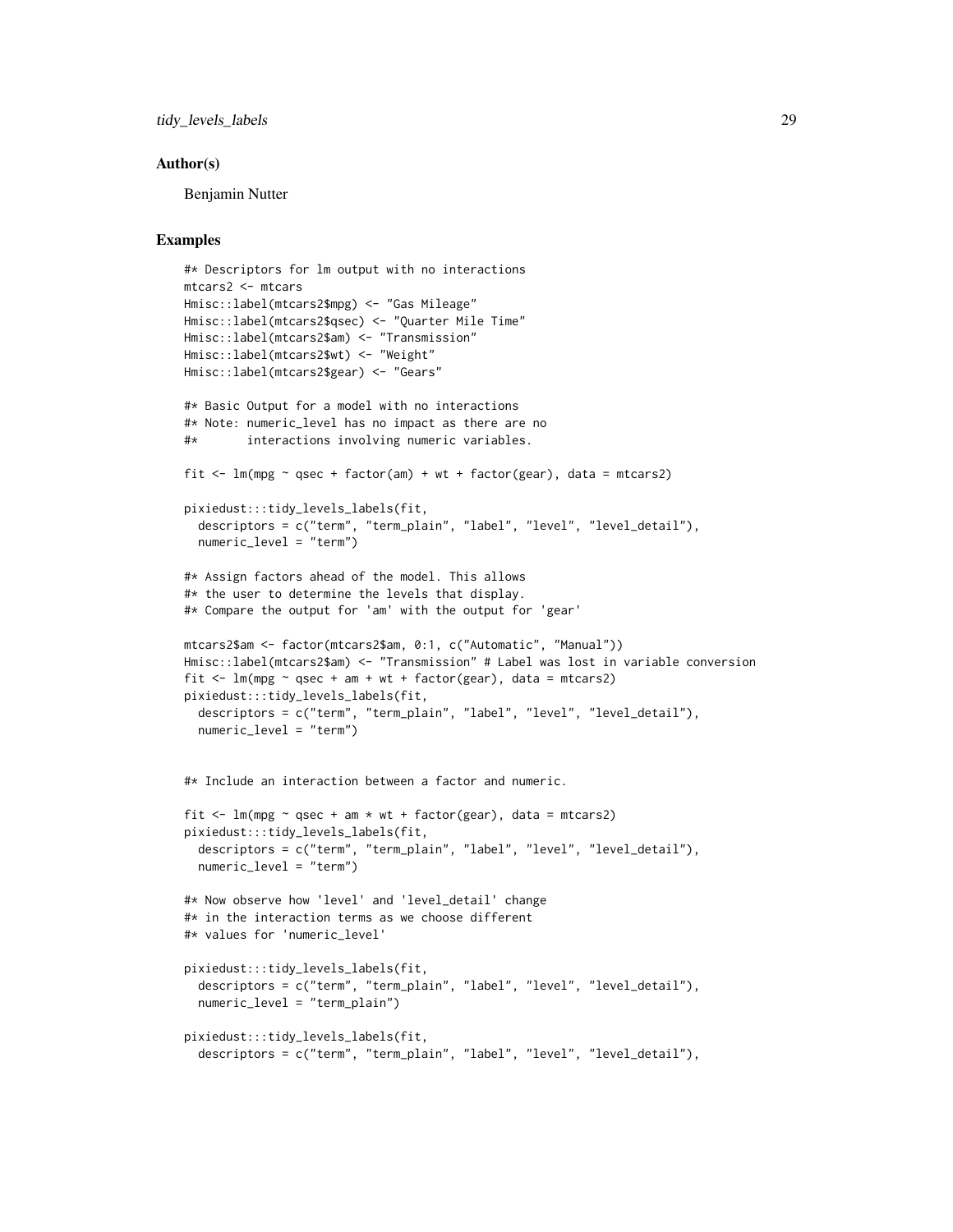```
numeric_level = "label")
```
### Description

This is a copy of the documentation for %>% in dplyr. The copy here is made to conform to CRAN requirements regarding documentation. Please see the dplyr documenation for the complete and current documentation.

#### Usage

lhs %>% rhs

#### Arguments

lhs, rhs A dataset and function to apply to it

%<>% *Chain together multiple operations.*

### Description

This is a copy of the documentation for %<>% in magrittr. The copy here is made to conform to CRAN requirements regarding documentation. Please see the magrittr documenation for the complete and current documentation.

#### Usage

lhs %<>% rhs

#### Arguments

lhs, rhs A dataset and function to apply to it